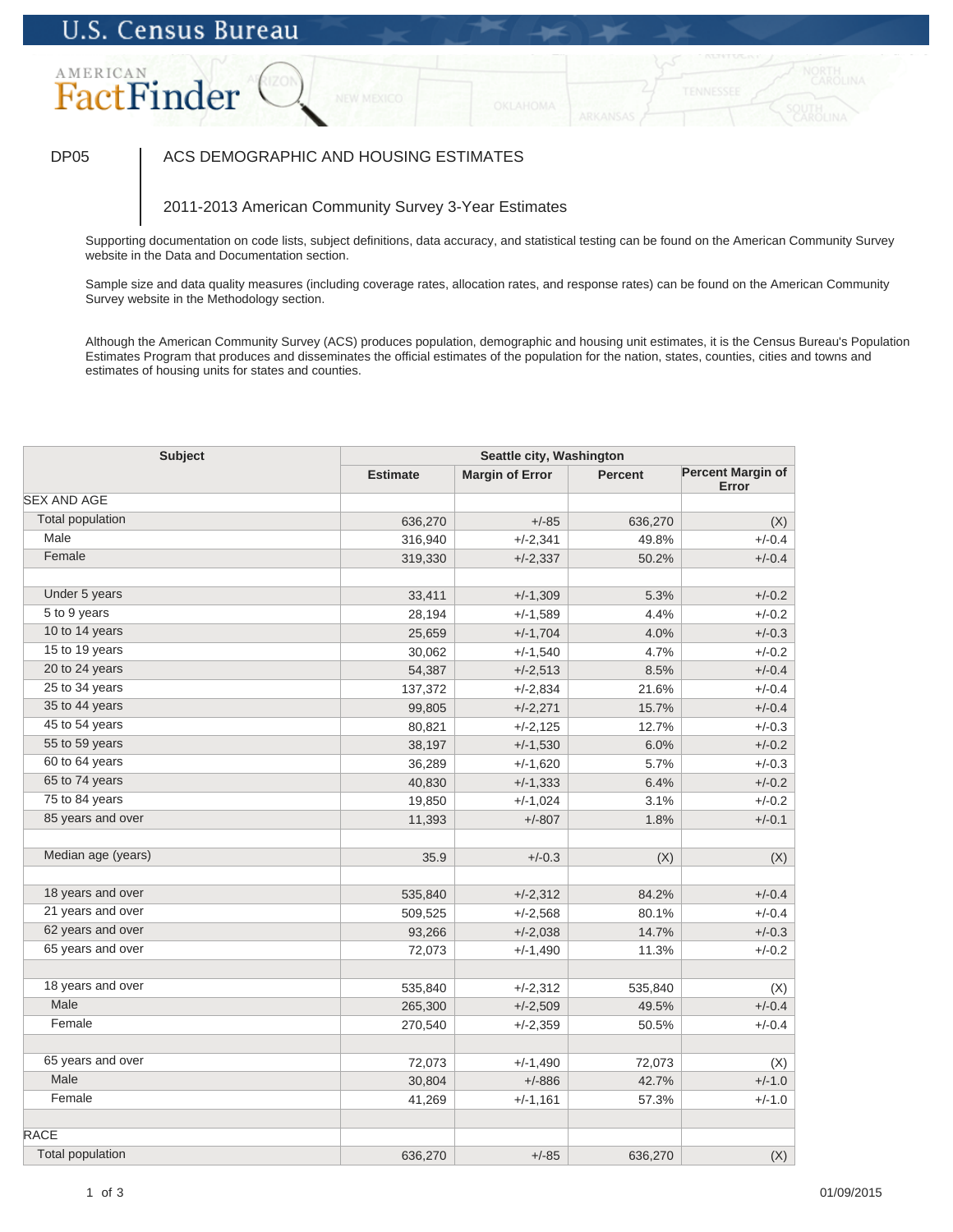| <b>Subject</b>                                      | Seattle city, Washington |                        |                |                                   |  |
|-----------------------------------------------------|--------------------------|------------------------|----------------|-----------------------------------|--|
|                                                     | <b>Estimate</b>          | <b>Margin of Error</b> | <b>Percent</b> | <b>Percent Margin of</b><br>Error |  |
| One race                                            | 600,130                  | $+/-2,689$             | 94.3%          | $+/-0.4$                          |  |
| Two or more races                                   | 36,140                   | $+/-2,684$             | 5.7%           | $+/-0.4$                          |  |
|                                                     |                          |                        |                |                                   |  |
| One race                                            | 600,130                  | $+/-2,689$             | 94.3%          | $+/-0.4$                          |  |
| White                                               | 445,332                  | $+/-4,052$             | 70.0%          | $+/-0.6$                          |  |
| <b>Black or African American</b>                    | 48,353                   | $+/-2,422$             | 7.6%           | $+/-0.4$                          |  |
| American Indian and Alaska Native                   | 4,467                    | $+/-821$               | 0.7%           | $+/-0.1$                          |  |
| Cherokee tribal grouping                            | 46                       | $+/-40$                | 0.0%           | $+/-0.1$                          |  |
| Chippewa tribal grouping                            | 206                      | $+/-142$               | 0.0%           | $+/-0.1$                          |  |
| Navajo tribal grouping                              | 66                       | $+/-64$                | 0.0%           | $+/-0.1$                          |  |
| Sioux tribal grouping                               | 109                      | $+/-80$                | 0.0%           | $+/-0.1$                          |  |
| Asian                                               | 88,936                   | $+/-3,088$             | 14.0%          | $+/-0.5$                          |  |
| Asian Indian                                        | 6,503                    | $+/-1,205$             | 1.0%           | $+/-0.2$                          |  |
| Chinese                                             | 29,372                   | $+/-2,375$             | 4.6%           | $+/-0.4$                          |  |
| Filipino                                            | 13,346                   | $+/-1,944$             | 2.1%           | $+/-0.3$                          |  |
| Japanese                                            | 8,482                    | $+/-1,040$             | 1.3%           | $+/-0.2$                          |  |
| Korean                                              | 7,654                    | $+/-1,069$             | 1.2%           | $+/-0.2$                          |  |
| Vietnamese                                          | 13,067                   | $+/-1,903$             | 2.1%           | $+/-0.3$                          |  |
| Other Asian                                         | 10,512                   | $+/-1,615$             | 1.7%           | $+/-0.3$                          |  |
| Native Hawaiian and Other Pacific Islander          | 1,894                    | $+/-851$               | 0.3%           | $+/-0.1$                          |  |
| Native Hawaiian                                     | 469                      | $+/-559$               | 0.1%           | $+/-0.1$                          |  |
| Guamanian or Chamorro                               | 379                      | $+/-313$               | 0.1%           | $+/-0.1$                          |  |
| Samoan                                              | 536                      | $+/-374$               | 0.1%           | $+/-0.1$                          |  |
| <b>Other Pacific Islander</b>                       | 510                      | $+/-331$               | 0.1%           | $+/-0.1$                          |  |
| Some other race                                     | 11,148                   | $+/-1,781$             | 1.8%           | $+/-0.3$                          |  |
| Two or more races                                   | 36,140                   | $+/-2,684$             | 5.7%           | $+/-0.4$                          |  |
| White and Black or African American                 | 5,355                    | $+/-891$               | 0.8%           | $+/-0.1$                          |  |
| White and American Indian and Alaska Native         | 5,737                    | $+/-998$               | 0.9%           | $+/-0.2$                          |  |
| White and Asian                                     | 13,498                   | $+/-1,092$             | 2.1%           | $+/-0.2$                          |  |
| Black or African American and American Indian and   | 1,393                    | $+/-490$               | 0.2%           | $+/-0.1$                          |  |
| Alaska Native                                       |                          |                        |                |                                   |  |
| Race alone or in combination with one or more other |                          |                        |                |                                   |  |
| races<br>Total population                           | 636,270                  | $+/-85$                | 636,270        |                                   |  |
| White                                               | 476,854                  | $+/-3,842$             | 74.9%          | (X)<br>$+/-0.6$                   |  |
| <b>Black or African American</b>                    | 59,523                   | $+/-2,541$             | 9.4%           | $+/-0.4$                          |  |
| American Indian and Alaska Native                   | 14,428                   | $+/-1,622$             | 2.3%           | $+/-0.3$                          |  |
| Asian                                               | 107,352                  | $+/-3,396$             | 16.9%          | $+/-0.5$                          |  |
| Native Hawaiian and Other Pacific Islander          | 5,388                    | $+/-1,234$             | 0.8%           | $+/-0.2$                          |  |
| Some other race                                     | 13,902                   | $+/-1,892$             | 2.2%           | $+/-0.3$                          |  |
|                                                     |                          |                        |                |                                   |  |
| <b>HISPANIC OR LATINO AND RACE</b>                  |                          |                        |                |                                   |  |
| Total population                                    | 636,270                  | $+/-85$                | 636,270        | (X)                               |  |
| Hispanic or Latino (of any race)                    | 43,027                   | $+/-2,909$             | 6.8%           | $+/-0.5$                          |  |
| Mexican                                             | 27,447                   | $+/-2,568$             | 4.3%           | $+/-0.4$                          |  |
| Puerto Rican                                        | 2,390                    | $+/-620$               | 0.4%           | $+/-0.1$                          |  |
| Cuban                                               | 1,038                    | $+/-479$               | 0.2%           | $+/-0.1$                          |  |
| Other Hispanic or Latino                            | 12,152                   | $+/-1,482$             | 1.9%           | $+/-0.2$                          |  |
| Not Hispanic or Latino                              | 593,243                  | $+/-2,911$             | 93.2%          | $+/-0.5$                          |  |
| White alone                                         | 420,036                  | $+/-3,765$             | 66.0%          | $+/-0.6$                          |  |
| <b>Black or African American alone</b>              | 47,406                   | $+/-2,355$             | 7.5%           | $+/-0.4$                          |  |
| American Indian and Alaska Native alone             | 3,400                    | $+/-640$               | 0.5%           | $+/-0.1$                          |  |
| Asian alone                                         | 88,654                   | $+/-3,069$             | 13.9%          | $+/-0.5$                          |  |
| Native Hawaiian and Other Pacific Islander alone    | 1,894                    | $+/-851$               | 0.3%           | $+/-0.1$                          |  |
| Some other race alone                               | 1,034                    | $+/-430$               | 0.2%           | $+/-0.1$                          |  |
| Two or more races                                   | 30,819                   | $+/-2,268$             | 4.8%           | $+/-0.4$                          |  |
| Two races including Some other race                 | 334                      | $+/-192$               | 0.1%           | $+/-0.1$                          |  |
| Two races excluding Some other race, and Three      | 30,485                   | $+/-2,260$             | 4.8%           | $+/-0.4$                          |  |
| or more races                                       |                          |                        |                |                                   |  |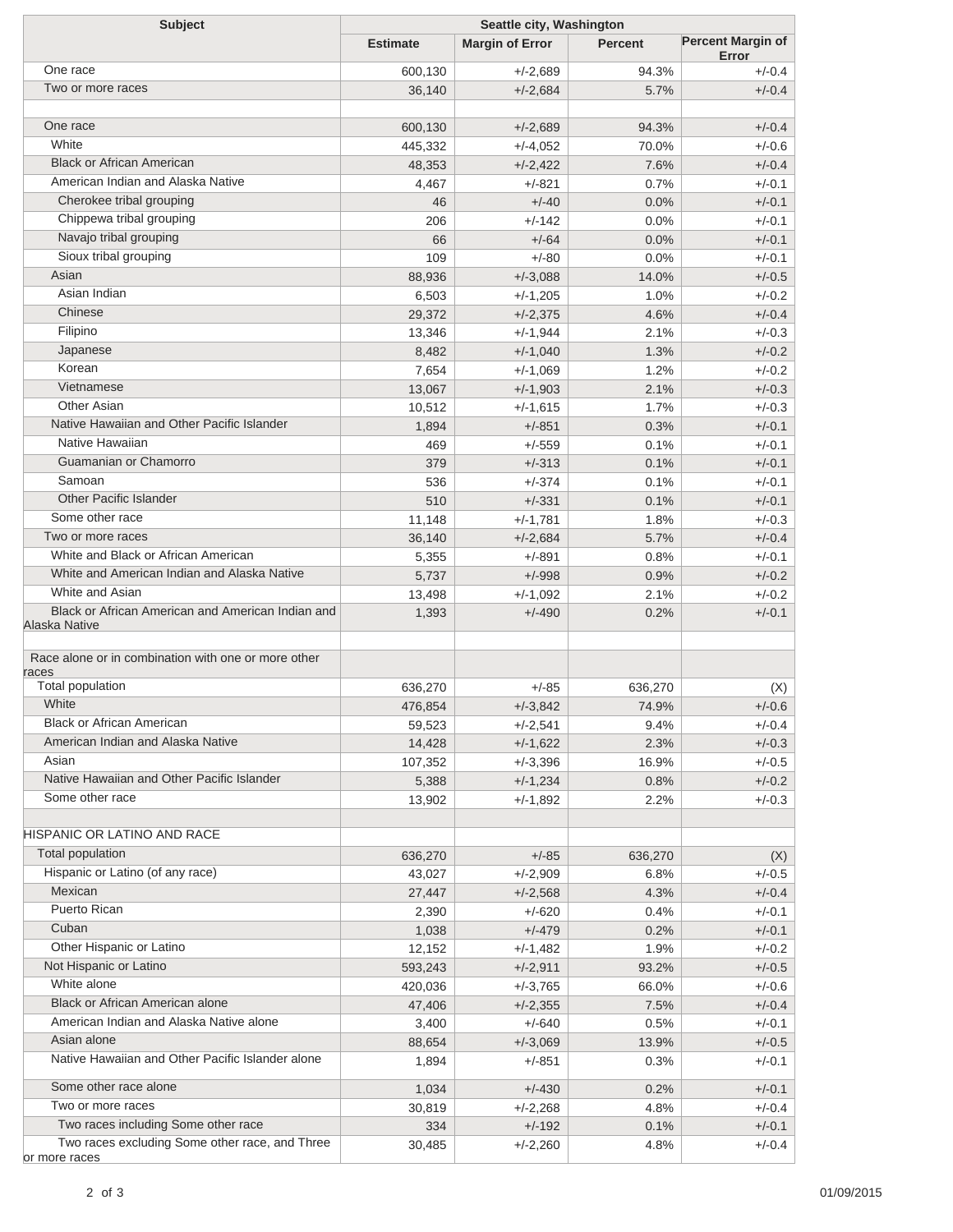| <b>Subject</b>      | Seattle city, Washington |                        |                |                                   |
|---------------------|--------------------------|------------------------|----------------|-----------------------------------|
|                     | <b>Estimate</b>          | <b>Margin of Error</b> | <b>Percent</b> | <b>Percent Margin of</b><br>Error |
|                     |                          |                        |                |                                   |
| Total housing units | 309,079                  | $+/-2.200$             | (X)            | (X)                               |

For more information on understanding race and Hispanic origin data, please see the Census 2010 Brief entitled, Overview of Race and Hispanic Origin: 2010, issued March 2011. (pdf format)

While the 2011-2013 American Community Survey (ACS) data generally reflect the February 2013 Office of Management and Budget (OMB) definitions of metropolitan and micropolitan statistical areas; in certain instances the names, codes, and boundaries of the principal cities shown in ACS tables may differ from the OMB definitions due to differences in the effective dates of the geographic entities.

Estimates of urban and rural population, housing units, and characteristics reflect boundaries of urban areas defined based on Census 2010 data. As a result, data for urban and rural areas from the ACS do not necessarily reflect the results of ongoing urbanization.

Source: U.S. Census Bureau, 2011-2013 3-Year American Community Survey

### Explanation of Symbols:

 1. An '\*\*' entry in the margin of error column indicates that either no sample observations or too few sample observations were available to compute a standard error and thus the margin of error. A statistical test is not appropriate.

 2. An '-' entry in the estimate column indicates that either no sample observations or too few sample observations were available to compute an estimate, or a ratio of medians cannot be calculated because one or both of the median estimates falls in the lowest interval or upper interval of an open-ended distribution.

3. An '-' following a median estimate means the median falls in the lowest interval of an open-ended distribution.

4. An '+' following a median estimate means the median falls in the upper interval of an open-ended distribution.

 5. An '\*\*\*' entry in the margin of error column indicates that the median falls in the lowest interval or upper interval of an open-ended distribution. A statistical test is not appropriate.

 6. An '\*\*\*\*\*' entry in the margin of error column indicates that the estimate is controlled. A statistical test for sampling variability is not appropriate. 7. An 'N' entry in the estimate and margin of error columns indicates that data for this geographic area cannot be displayed because the number of sample cases is too small.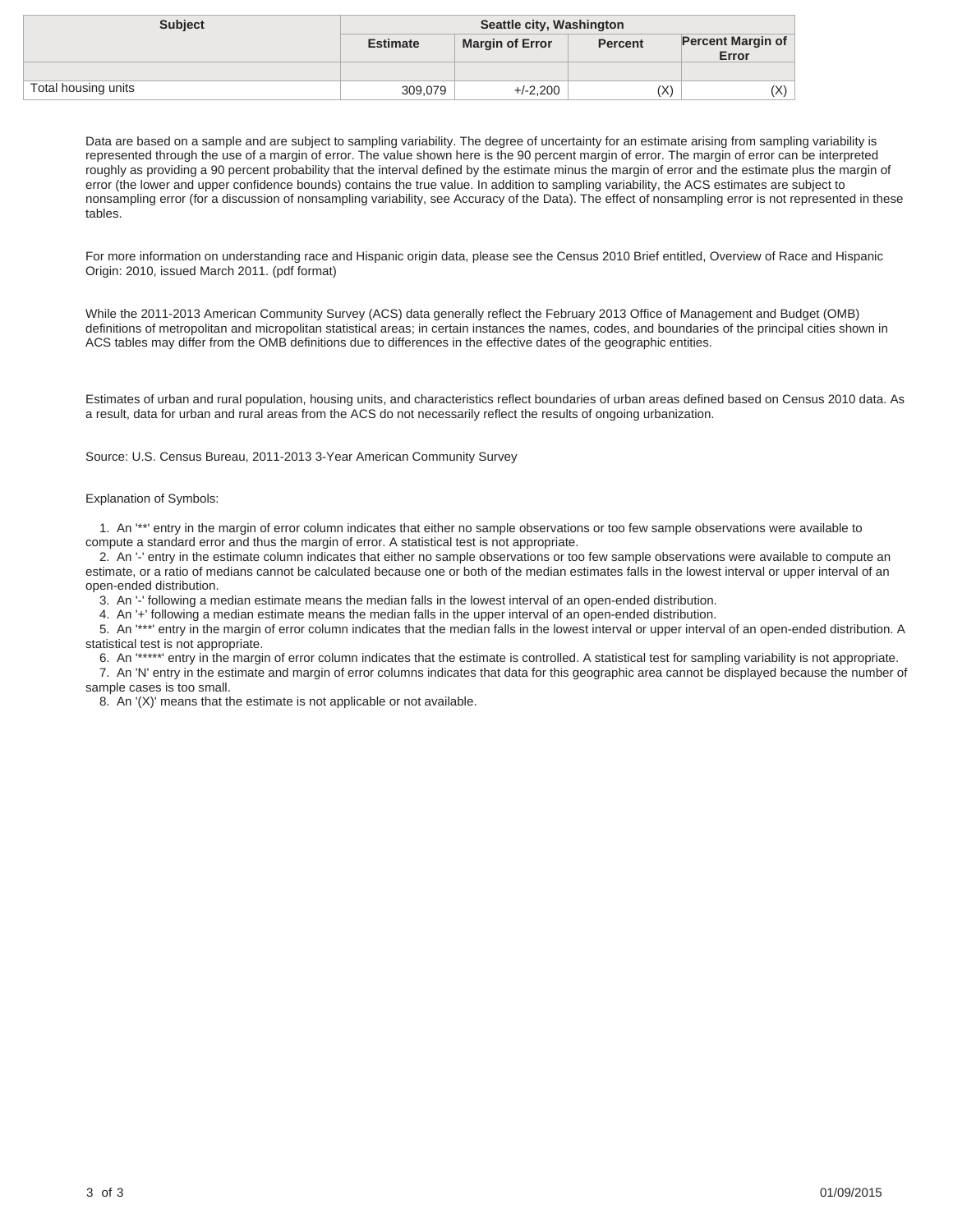# AMERICAN FactFinder

## DP05 | ACS DEMOGRAPHIC AND HOUSING ESTIMATES

## 2011-2013 American Community Survey 3-Year Estimates

Supporting documentation on code lists, subject definitions, data accuracy, and statistical testing can be found on the American Community Survey website in the Data and Documentation section.

Sample size and data quality measures (including coverage rates, allocation rates, and response rates) can be found on the American Community Survey website in the Methodology section.

| <b>Subject</b>          |                 | Seattle City (Downtown)--Queen Anne & Magnolia PUMA, Washington |                |                                   |  |
|-------------------------|-----------------|-----------------------------------------------------------------|----------------|-----------------------------------|--|
|                         | <b>Estimate</b> | <b>Margin of Error</b>                                          | <b>Percent</b> | <b>Percent Margin of</b><br>Error |  |
| <b>SEX AND AGE</b>      |                 |                                                                 |                |                                   |  |
| <b>Total population</b> | 125,739         | $+/-4,247$                                                      | 125,739        | (X)                               |  |
| Male                    | 66,449          | $+/-2,690$                                                      | 52.8%          | $+/-1.4$                          |  |
| Female                  | 59,290          | $+/-2,741$                                                      | 47.2%          | $+/-1.4$                          |  |
| Under 5 years           | 3,705           | $+/-688$                                                        | 2.9%           | $+/-0.5$                          |  |
| 5 to 9 years            | 2,921           | $+/-645$                                                        | 2.3%           | $+/-0.5$                          |  |
| 10 to 14 years          | 2,722           | $+/-584$                                                        | 2.2%           | $+/-0.4$                          |  |
| 15 to 19 years          | 3,873           | $+/-555$                                                        | 3.1%           | $+/-0.4$                          |  |
| 20 to 24 years          | 12,600          | $+/-2,084$                                                      | 10.0%          | $+/-1.5$                          |  |
| 25 to 34 years          | 36,944          | $+/-2,314$                                                      | 29.4%          | $+/-1.7$                          |  |
| 35 to 44 years          | 19,000          | $+/-1,623$                                                      | 15.1%          | $+/-1.1$                          |  |
| 45 to 54 years          | 15,112          | $+/-1,204$                                                      | 12.0%          | $+/-1.0$                          |  |
| 55 to 59 years          | 6,660           | $+/-759$                                                        | 5.3%           | $+/-0.6$                          |  |
| 60 to 64 years          | 6,882           | $+/-823$                                                        | 5.5%           | $+/-0.7$                          |  |
| 65 to 74 years          | 9,236           | $+/-1,220$                                                      | 7.3%           | $+/-0.9$                          |  |
| 75 to 84 years          | 3,797           | $+/-606$                                                        | 3.0%           | $+/-0.5$                          |  |
| 85 years and over       | 2,287           | $+/-386$                                                        | 1.8%           | $+/-0.3$                          |  |
| Median age (years)      | 35.1            | $+/-1.1$                                                        | (X)            | (X)                               |  |
| 18 years and over       | 114,836         | $+/-3,700$                                                      | 91.3%          | $+/-1.0$                          |  |
| 21 years and over       | 111,147         | $+/-3,629$                                                      | 88.4%          | $+/-1.1$                          |  |
| 62 years and over       | 19,305          | $+/-1,446$                                                      | 15.4%          | $+/-1.2$                          |  |
| 65 years and over       | 15,320          | $+/-1,206$                                                      | 12.2%          | $+/-0.9$                          |  |
|                         |                 |                                                                 |                |                                   |  |
| 18 years and over       | 114,836         | $+/-3,700$                                                      | 114,836        | (X)                               |  |
| Male                    | 61,127          | $+/-2,473$                                                      | 53.2%          | $+/-1.4$                          |  |
| Female                  | 53,709          | $+/-2,427$                                                      | 46.8%          | $+/-1.4$                          |  |
| 65 years and over       | 15,320          | $+/-1,206$                                                      | 15,320         | (X)                               |  |
| Male                    | 7,226           | $+/-916$                                                        | 47.2%          | $+/-3.4$                          |  |
| Female                  | 8,094           | $+/-644$                                                        | 52.8%          | $+/-3.4$                          |  |
| <b>RACE</b>             |                 |                                                                 |                |                                   |  |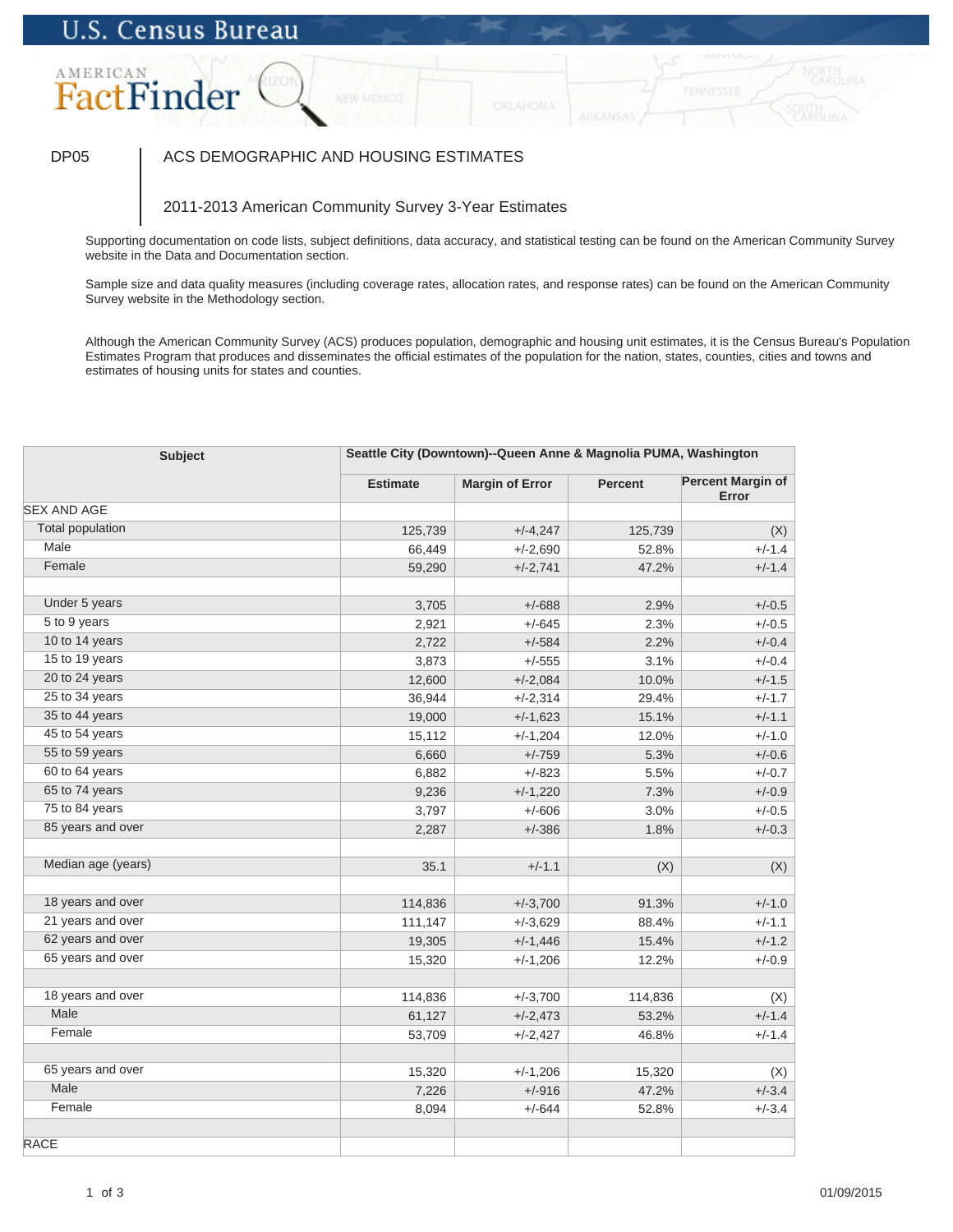| <b>Subject</b>                                               | Seattle City (Downtown)--Queen Anne & Magnolia PUMA, Washington |                        |                |                                   |
|--------------------------------------------------------------|-----------------------------------------------------------------|------------------------|----------------|-----------------------------------|
|                                                              | <b>Estimate</b>                                                 | <b>Margin of Error</b> | <b>Percent</b> | <b>Percent Margin of</b><br>Error |
| Total population                                             | 125,739                                                         | $+/-4,247$             | 125,739        | (X)                               |
| One race                                                     | 119,258                                                         | $+/-4,228$             | 94.8%          | $+/-0.8$                          |
| Two or more races                                            | 6,481                                                           | $+/-1,062$             | 5.2%           | $+/-0.8$                          |
|                                                              |                                                                 |                        |                |                                   |
| One race                                                     | 119,258                                                         | $+/-4,228$             | 94.8%          | $+/-0.8$                          |
| White                                                        | 94,035                                                          | $+/-3,715$             | 74.8%          | $+/-1.9$                          |
| <b>Black or African American</b>                             | 7,558                                                           | $+/-1,417$             | 6.0%           | $+/-1.1$                          |
| American Indian and Alaska Native                            | 1,305                                                           | $+/-473$               | 1.0%           | $+/-0.4$                          |
| Cherokee tribal grouping                                     | N                                                               | N                      | N              | N                                 |
| Chippewa tribal grouping                                     | N                                                               | N                      | N              | N                                 |
| Navajo tribal grouping                                       | N                                                               | N                      | $\mathsf{N}$   | N                                 |
| Sioux tribal grouping                                        | N                                                               | N                      | N              | N                                 |
| Asian                                                        | 14,242                                                          | $+/-1,679$             | 11.3%          | $+/-1.3$                          |
| Asian Indian                                                 | 2,673                                                           | $+/-943$               | 2.1%           | $+/-0.8$                          |
| Chinese                                                      | 4,266                                                           | $+/-1,117$             | 3.4%           | $+/-0.9$                          |
| Filipino                                                     | 1,649                                                           | $+/-508$               | 1.3%           | $+/-0.4$                          |
| Japanese                                                     | 1,596                                                           | $+/-439$               | 1.3%           | $+/-0.4$                          |
| Korean                                                       | 2,013                                                           | $+/-657$               | 1.6%           | $+/-0.5$                          |
| Vietnamese                                                   | 936                                                             | $+/-326$               | 0.7%           | $+/-0.3$                          |
| Other Asian                                                  | 1,109                                                           | $+/-624$               | 0.9%           | $+/-0.5$                          |
| Native Hawaiian and Other Pacific Islander                   | 110                                                             | $+/-87$                | 0.1%           | $+/-0.1$                          |
| Native Hawaiian                                              | N                                                               | N                      | N              | N                                 |
| Guamanian or Chamorro                                        | N                                                               | N                      | N              | N                                 |
| Samoan                                                       | N                                                               | N                      | N              | N                                 |
| <b>Other Pacific Islander</b>                                | N                                                               | N                      | N              | N                                 |
| Some other race                                              | 2,008                                                           | $+/-591$               | 1.6%           | $+/-0.5$                          |
| Two or more races<br>White and Black or African American     | 6,481                                                           | $+/-1,062$             | 5.2%           | $+/-0.8$                          |
| White and American Indian and Alaska Native                  | 1,101                                                           | $+/-352$               | 0.9%           | $+/-0.3$                          |
| White and Asian                                              | 1,158                                                           | $+/-420$               | 0.9%           | $+/-0.3$                          |
| Black or African American and American Indian and            | 2,412<br>268                                                    | $+/-555$<br>$+/-215$   | 1.9%<br>0.2%   | $+/-0.4$<br>$+/-0.2$              |
| Alaska Native                                                |                                                                 |                        |                |                                   |
| Race alone or in combination with one or more other<br>races |                                                                 |                        |                |                                   |
| Total population                                             | 125,739                                                         | +/-4,247               | 125,739        | (X)                               |
| White                                                        | 99,804                                                          | $+/-3,646$             | 79.4%          | $+/-1.6$                          |
| <b>Black or African American</b>                             | 9,391                                                           | $+/-1,487$             | 7.5%           | $+/-1.1$                          |
| American Indian and Alaska Native                            | 3,011                                                           | $+/-721$               | 2.4%           | $+/-0.6$                          |
| Asian<br>Native Hawaiian and Other Pacific Islander          | 17,298                                                          | $+/-1,837$             | 13.8%          | $+/-1.4$                          |
|                                                              | 636                                                             | $+/-238$               | 0.5%           | $+/-0.2$                          |
| Some other race                                              | 2,591                                                           | $+/-813$               | 2.1%           | $+/-0.6$                          |
| HISPANIC OR LATINO AND RACE                                  |                                                                 |                        |                |                                   |
| <b>Total population</b>                                      | 125,739                                                         | $+/-4,247$             | 125,739        |                                   |
| Hispanic or Latino (of any race)                             | 6,451                                                           | $+/-996$               | 5.1%           | (X)<br>$+/-0.8$                   |
| Mexican                                                      | 3,579                                                           | $+/-634$               | 2.8%           | $+/-0.5$                          |
| Puerto Rican                                                 | 562                                                             | $+/-434$               | 0.4%           | $+/-0.3$                          |
| Cuban                                                        | 121                                                             | $+/-105$               | 0.1%           | $+/-0.1$                          |
| Other Hispanic or Latino                                     | 2,189                                                           | $+/-554$               | 1.7%           | $+/-0.4$                          |
| Not Hispanic or Latino                                       | 119,288                                                         | $+/-4,104$             | 94.9%          | $+/-0.8$                          |
| White alone                                                  | 90,260                                                          | $+/-3,694$             | 71.8%          | $+/-1.9$                          |
| Black or African American alone                              | 7,405                                                           | $+/-1,414$             | 5.9%           | $+/-1.1$                          |
| American Indian and Alaska Native alone                      | 1,231                                                           | $+/-473$               | 1.0%           | $+/-0.4$                          |
| Asian alone                                                  | 14,178                                                          | $+/-1,689$             | 11.3%          | $+/-1.3$                          |
| Native Hawaiian and Other Pacific Islander alone             | 110                                                             | $+/-87$                | 0.1%           | $+/-0.1$                          |
| Some other race alone                                        | 612                                                             | $+/-379$               | 0.5%           | $+/-0.3$                          |
| Two or more races                                            | 5,492                                                           | $+/-774$               | 4.4%           | $+/-0.6$                          |
| Two races including Some other race                          | $\mathbf{0}$                                                    | $+/-113$               | 0.0%           | $+/-0.1$                          |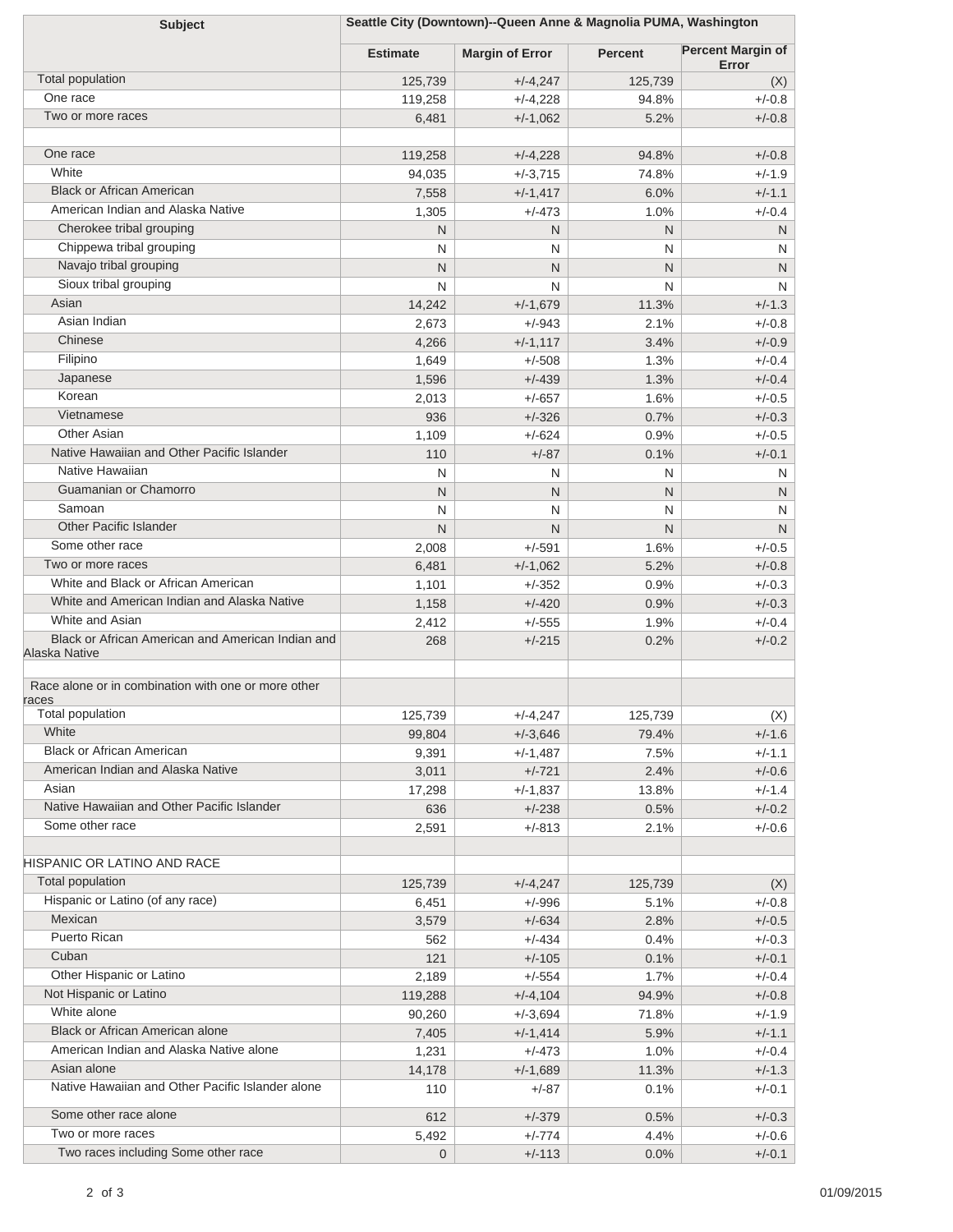| <b>Subject</b>                                                  | Seattle City (Downtown)--Queen Anne & Magnolia PUMA, Washington |                        |                |                                   |
|-----------------------------------------------------------------|-----------------------------------------------------------------|------------------------|----------------|-----------------------------------|
|                                                                 | <b>Estimate</b>                                                 | <b>Margin of Error</b> | <b>Percent</b> | <b>Percent Margin of</b><br>Error |
| Two races excluding Some other race, and Three<br>or more races | 5,492                                                           | $+/-774$               | 4.4%           | $+/-0.6$                          |
|                                                                 |                                                                 |                        |                |                                   |
| Total housing units                                             | 77.620                                                          | $+/-1.794$             | (X)            | (X)                               |

For more information on understanding race and Hispanic origin data, please see the Census 2010 Brief entitled, Overview of Race and Hispanic Origin: 2010, issued March 2011. (pdf format)

While the 2011-2013 American Community Survey (ACS) data generally reflect the February 2013 Office of Management and Budget (OMB) definitions of metropolitan and micropolitan statistical areas; in certain instances the names, codes, and boundaries of the principal cities shown in ACS tables may differ from the OMB definitions due to differences in the effective dates of the geographic entities.

Estimates of urban and rural population, housing units, and characteristics reflect boundaries of urban areas defined based on Census 2010 data. As a result, data for urban and rural areas from the ACS do not necessarily reflect the results of ongoing urbanization.

Source: U.S. Census Bureau, 2011-2013 3-Year American Community Survey

### Explanation of Symbols:

 1. An '\*\*' entry in the margin of error column indicates that either no sample observations or too few sample observations were available to compute a standard error and thus the margin of error. A statistical test is not appropriate.

 2. An '-' entry in the estimate column indicates that either no sample observations or too few sample observations were available to compute an estimate, or a ratio of medians cannot be calculated because one or both of the median estimates falls in the lowest interval or upper interval of an open-ended distribution.

3. An '-' following a median estimate means the median falls in the lowest interval of an open-ended distribution.

4. An '+' following a median estimate means the median falls in the upper interval of an open-ended distribution.

 5. An '\*\*\*' entry in the margin of error column indicates that the median falls in the lowest interval or upper interval of an open-ended distribution. A statistical test is not appropriate.

6. An '\*\*\*\*\*' entry in the margin of error column indicates that the estimate is controlled. A statistical test for sampling variability is not appropriate.

 7. An 'N' entry in the estimate and margin of error columns indicates that data for this geographic area cannot be displayed because the number of sample cases is too small.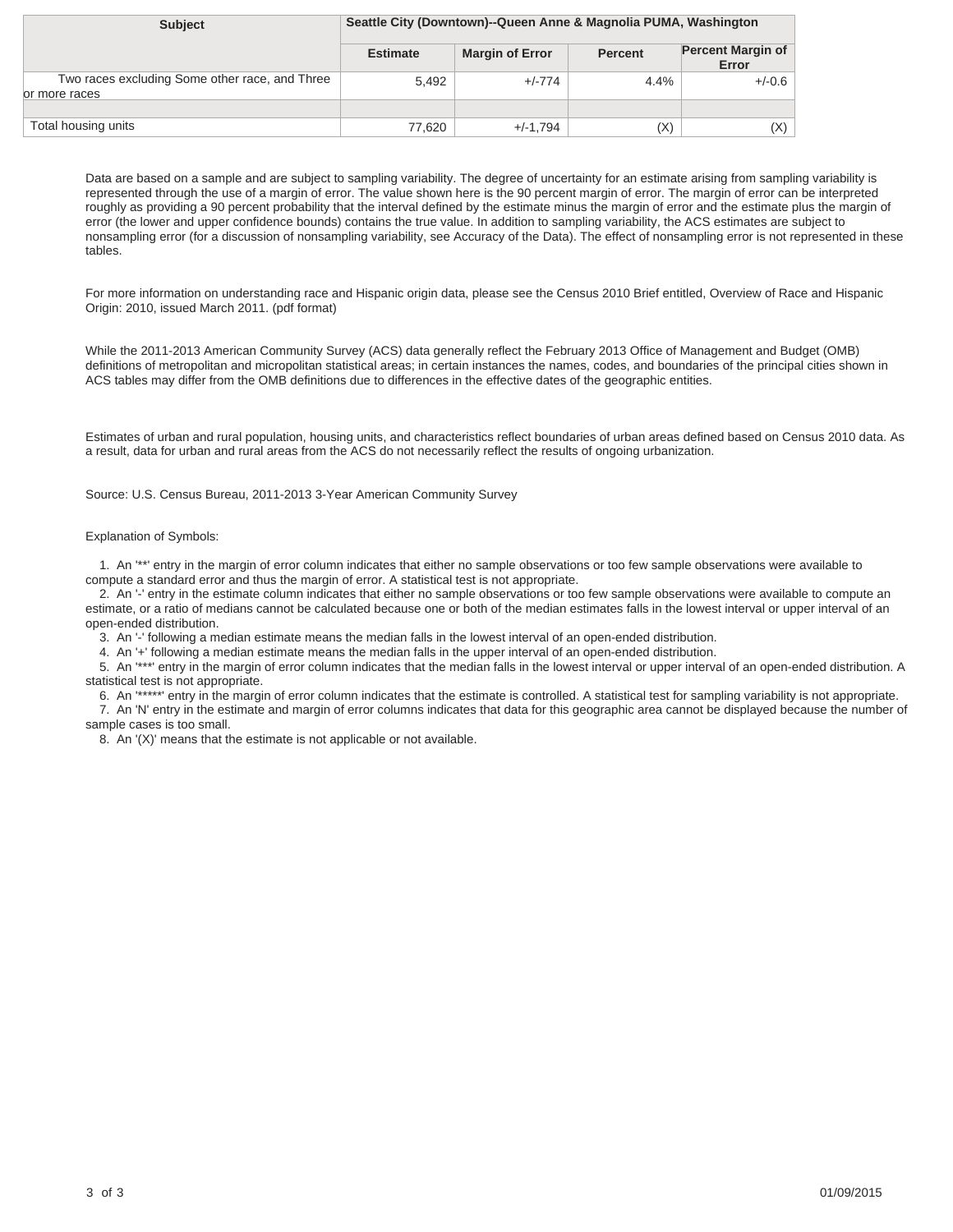# AMERICAN FactFinder

## DP05 | ACS DEMOGRAPHIC AND HOUSING ESTIMATES

## 2011-2013 American Community Survey 3-Year Estimates

Supporting documentation on code lists, subject definitions, data accuracy, and statistical testing can be found on the American Community Survey website in the Data and Documentation section.

Sample size and data quality measures (including coverage rates, allocation rates, and response rates) can be found on the American Community Survey website in the Methodology section.

| Subject<br>Seattle City (Northeast) PUMA, Washington |                 |                        |         |                            |  |
|------------------------------------------------------|-----------------|------------------------|---------|----------------------------|--|
|                                                      | <b>Estimate</b> | <b>Margin of Error</b> | Percent | Percent Margin of<br>Error |  |
| <b>SEX AND AGE</b>                                   |                 |                        |         |                            |  |
| <b>Total population</b>                              | 121,373         | $+/-3,832$             | 121,373 | (X)                        |  |
| Male                                                 | 58,611          | $+/-2,332$             | 48.3%   | $+/-1.2$                   |  |
| Female                                               | 62,762          | $+/-2,413$             | 51.7%   | $+/-1.2$                   |  |
|                                                      |                 |                        |         |                            |  |
| Under 5 years                                        | 6,281           | $+/-767$               | 5.2%    | $+/-0.6$                   |  |
| 5 to 9 years                                         | 5,554           | $+/-732$               | 4.6%    | $+/-0.6$                   |  |
| 10 to 14 years                                       | 5,253           | $+/-777$               | 4.3%    | $+/-0.6$                   |  |
| 15 to 19 years                                       | 11,126          | $+/-1,172$             | 9.2%    | $+/-0.9$                   |  |
| 20 to 24 years                                       | 16,987          | $+/-1,422$             | 14.0%   | $+/-1.1$                   |  |
| 25 to 34 years                                       | 20,000          | $+/-1,485$             | 16.5%   | $+/-1.1$                   |  |
| 35 to 44 years                                       | 17,067          | $+/-1,334$             | 14.1%   | $+/-0.9$                   |  |
| 45 to 54 years                                       | 12,991          | $+/-1,079$             | 10.7%   | $+/-0.8$                   |  |
| 55 to 59 years                                       | 7,446           | $+/-765$               | 6.1%    | $+/-0.6$                   |  |
| 60 to 64 years                                       | 6,556           | $+/-716$               | 5.4%    | $+/-0.6$                   |  |
| 65 to 74 years                                       | 6,735           | $+/-607$               | 5.5%    | $+/-0.5$                   |  |
| 75 to 84 years                                       | 3,232           | $+/-490$               | 2.7%    | $+/-0.4$                   |  |
| 85 years and over                                    | 2,145           | $+/-420$               | 1.8%    | $+/-0.3$                   |  |
| Median age (years)                                   | 32.2            | $+/-1.1$               | (X)     | (X)                        |  |
| 18 years and over                                    | 101,642         | $+/-3,134$             | 83.7%   | $+/-1.1$                   |  |
| 21 years and over                                    | 88,700          | $+/-2,954$             | 73.1%   | $+/-1.2$                   |  |
| 62 years and over                                    | 15,954          | $+/-1,019$             | 13.1%   | $+/-0.9$                   |  |
| 65 years and over                                    | 12,112          | $+/-822$               | 10.0%   | $+/-0.7$                   |  |
|                                                      |                 |                        |         |                            |  |
| 18 years and over                                    | 101,642         | $+/-3,134$             | 101,642 | (X)                        |  |
| Male                                                 | 48,700          | $+/-2,128$             | 47.9%   | $+/-1.3$                   |  |
| Female                                               | 52,942          | $+/-1,928$             | 52.1%   | $+/-1.3$                   |  |
| 65 years and over                                    | 12,112          | $+/-822$               | 12,112  | (X)                        |  |
| Male                                                 | 4,938           | $+/-494$               | 40.8%   | $+/-2.7$                   |  |
| Female                                               | 7,174           | $+/-553$               | 59.2%   | $+/-2.7$                   |  |
| <b>RACE</b>                                          |                 |                        |         |                            |  |
| <b>Total population</b>                              | 121,373         | $+/-3,832$             | 121,373 | (X)                        |  |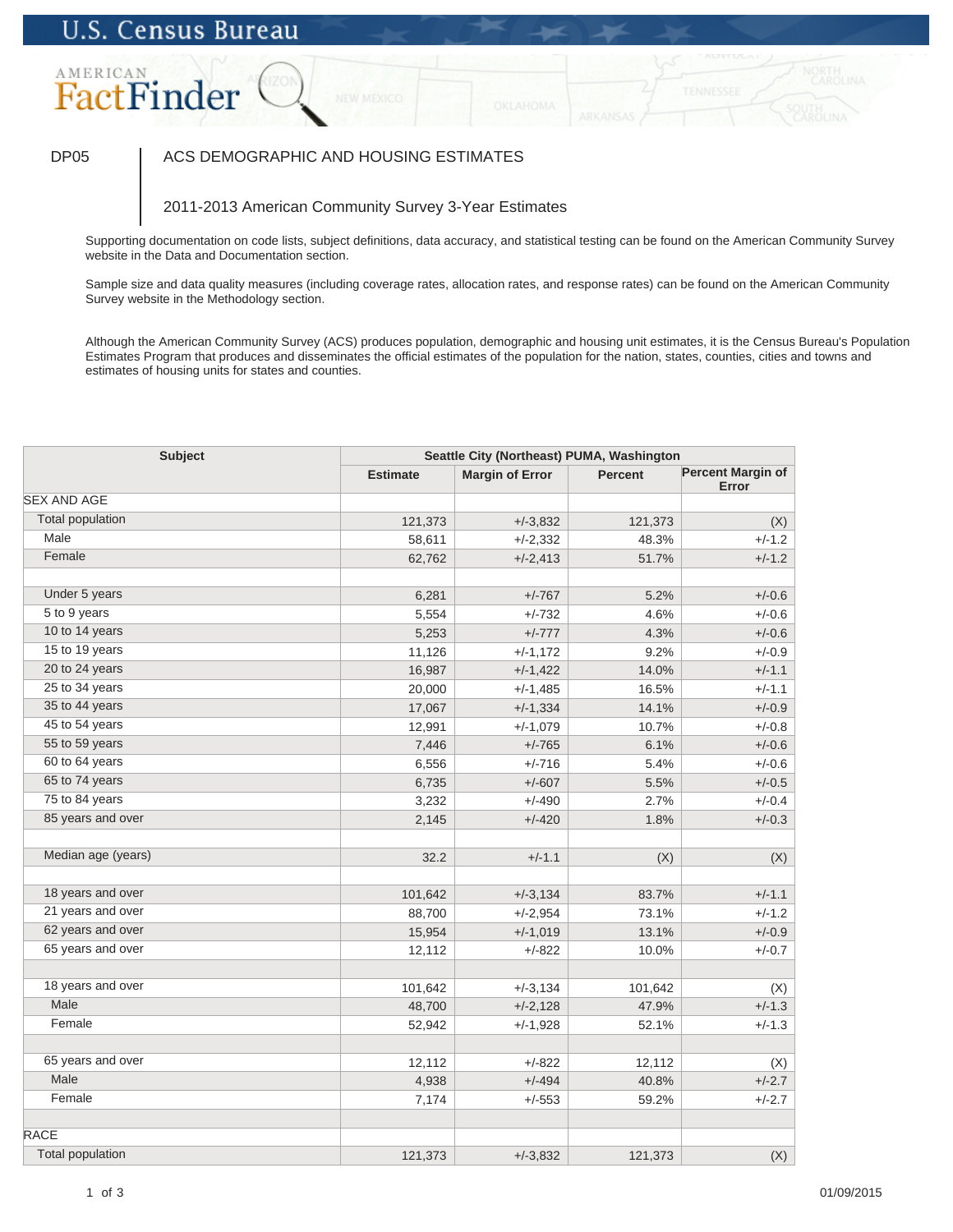| <b>Subject</b>                                      | Seattle City (Northeast) PUMA, Washington |                        |                |                                   |  |
|-----------------------------------------------------|-------------------------------------------|------------------------|----------------|-----------------------------------|--|
|                                                     | <b>Estimate</b>                           | <b>Margin of Error</b> | <b>Percent</b> | <b>Percent Margin of</b><br>Error |  |
| One race                                            | 114,306                                   | $+/-3,708$             | 94.2%          | $+/-0.7$                          |  |
| Two or more races                                   | 7,067                                     | $+/-895$               | 5.8%           | $+/-0.7$                          |  |
|                                                     |                                           |                        |                |                                   |  |
| One race                                            | 114,306                                   | $+/-3,708$             | 94.2%          | $+/-0.7$                          |  |
| White                                               | 87,371                                    | $+/-3,498$             | 72.0%          | $+/-1.7$                          |  |
| <b>Black or African American</b>                    | 4,088                                     | $+/-1,059$             | 3.4%           | $+/-0.9$                          |  |
| American Indian and Alaska Native                   | 516                                       | $+/-239$               | 0.4%           | $+/-0.2$                          |  |
| Cherokee tribal grouping                            | N                                         | N                      | N              | N                                 |  |
| Chippewa tribal grouping                            | N                                         | N                      | N              | N                                 |  |
| Navajo tribal grouping                              | N                                         | N                      | N              | N                                 |  |
| Sioux tribal grouping                               | N                                         | N                      | N              | N                                 |  |
| Asian                                               | 19,078                                    | $+/-1,880$             | 15.7%          | $+/-1.5$                          |  |
| Asian Indian                                        | 1,723                                     | $+/-557$               | 1.4%           | $+/-0.5$                          |  |
| Chinese                                             | 8,168                                     | $+/-1,241$             | 6.7%           | $+/-1.0$                          |  |
| Filipino                                            | 1,822                                     | $+/-753$               | 1.5%           | $+/-0.6$                          |  |
| Japanese                                            | 1,443                                     | $+/-354$               | 1.2%           | $+/-0.3$                          |  |
| Korean                                              | 2,565                                     | $+/-827$               | 2.1%           | $+/-0.7$                          |  |
| Vietnamese                                          | 1,086                                     | $+/-396$               | 0.9%           | $+/-0.3$                          |  |
| <b>Other Asian</b>                                  | 2,271                                     | $+/-724$               | 1.9%           | $+/-0.6$                          |  |
| Native Hawaiian and Other Pacific Islander          | 307                                       | $+/-240$               | 0.3%           | $+/-0.2$                          |  |
| Native Hawaiian                                     | N                                         | N                      | N              | N                                 |  |
| Guamanian or Chamorro                               | N                                         | N                      | N              | N                                 |  |
| Samoan                                              | N                                         | N                      | N              | N                                 |  |
| <b>Other Pacific Islander</b>                       | N                                         | N                      | N              | N                                 |  |
| Some other race                                     | 2,946                                     | $+/-1,128$             | 2.4%           | $+/-0.9$                          |  |
| Two or more races                                   | 7,067                                     | $+/-895$               | 5.8%           | $+/-0.7$                          |  |
| White and Black or African American                 | 813                                       | $+/-340$               | 0.7%           | $+/-0.3$                          |  |
| White and American Indian and Alaska Native         | 918                                       | $+/-306$               | 0.8%           | $+/-0.2$                          |  |
| White and Asian                                     | 3,243                                     | $+/-523$               | 2.7%           | $+/-0.4$                          |  |
| Black or African American and American Indian and   | 85                                        | $+/-87$                | 0.1%           | $+/-0.1$                          |  |
| Alaska Native                                       |                                           |                        |                |                                   |  |
| Race alone or in combination with one or more other |                                           |                        |                |                                   |  |
| races                                               |                                           |                        |                |                                   |  |
| Total population                                    | 121,373                                   | $+/-3,832$             | 121,373        | (X)                               |  |
| White                                               | 93,557                                    | $+/-3,588$             | 77.1%          | $+/-1.6$                          |  |
| <b>Black or African American</b>                    | 5,710                                     | $+/-1,205$             | 4.7%           | $+/-1.0$                          |  |
| American Indian and Alaska Native                   | 1,925                                     | $+/-445$               | 1.6%           | $+/-0.4$                          |  |
| Asian                                               | 23,498                                    | $+/-2,150$             | 19.4%          | $+/-1.7$                          |  |
| Native Hawaiian and Other Pacific Islander          | 1,320                                     | $+/-573$               | 1.1%           | $+/-0.5$                          |  |
| Some other race                                     | 3,436                                     | $+/-1,155$             | 2.8%           | $+/-1.0$                          |  |
| <b>HISPANIC OR LATINO AND RACE</b>                  |                                           |                        |                |                                   |  |
| Total population                                    | 121,373                                   | $+/-3,832$             | 121,373        | (X)                               |  |
| Hispanic or Latino (of any race)                    | 6,731                                     | $+/-1,328$             | 5.5%           | $+/-1.1$                          |  |
| Mexican                                             | 4,573                                     | $+/-1,143$             | 3.8%           | $+/-1.0$                          |  |
| Puerto Rican                                        | 297                                       | $+/-234$               | 0.2%           | $+/-0.2$                          |  |
| Cuban                                               | 75                                        | $+/-67$                | 0.1%           | $+/-0.1$                          |  |
| Other Hispanic or Latino                            | 1,786                                     | $+/-474$               | 1.5%           | $+/-0.4$                          |  |
| Not Hispanic or Latino                              | 114,642                                   | $+/-4,050$             | 94.5%          | $+/-1.1$                          |  |
| White alone                                         | 84,082                                    | $+/-3,471$             | 69.3%          | $+/-1.7$                          |  |
| Black or African American alone                     | 4,074                                     | $+/-1,058$             | 3.4%           | $+/-0.9$                          |  |
| American Indian and Alaska Native alone             | 385                                       | $+/-161$               | 0.3%           | $+/-0.1$                          |  |
| Asian alone                                         | 19,066                                    | $+/-1,878$             | 15.7%          | $+/-1.5$                          |  |
| Native Hawaiian and Other Pacific Islander alone    | 307                                       | $+/-240$               | 0.3%           | $+/-0.2$                          |  |
| Some other race alone                               | 150                                       | $+/-86$                | 0.1%           | $+/-0.1$                          |  |
| Two or more races                                   | 6,578                                     | $+/-935$               | 5.4%           | $+/-0.7$                          |  |
| Two races including Some other race                 | 149                                       | $+/-126$               | 0.1%           | $+/-0.1$                          |  |
| Two races excluding Some other race, and Three      | 6,429                                     | $+/-934$               | 5.3%           | $+/-0.7$                          |  |
| or more races                                       |                                           |                        |                |                                   |  |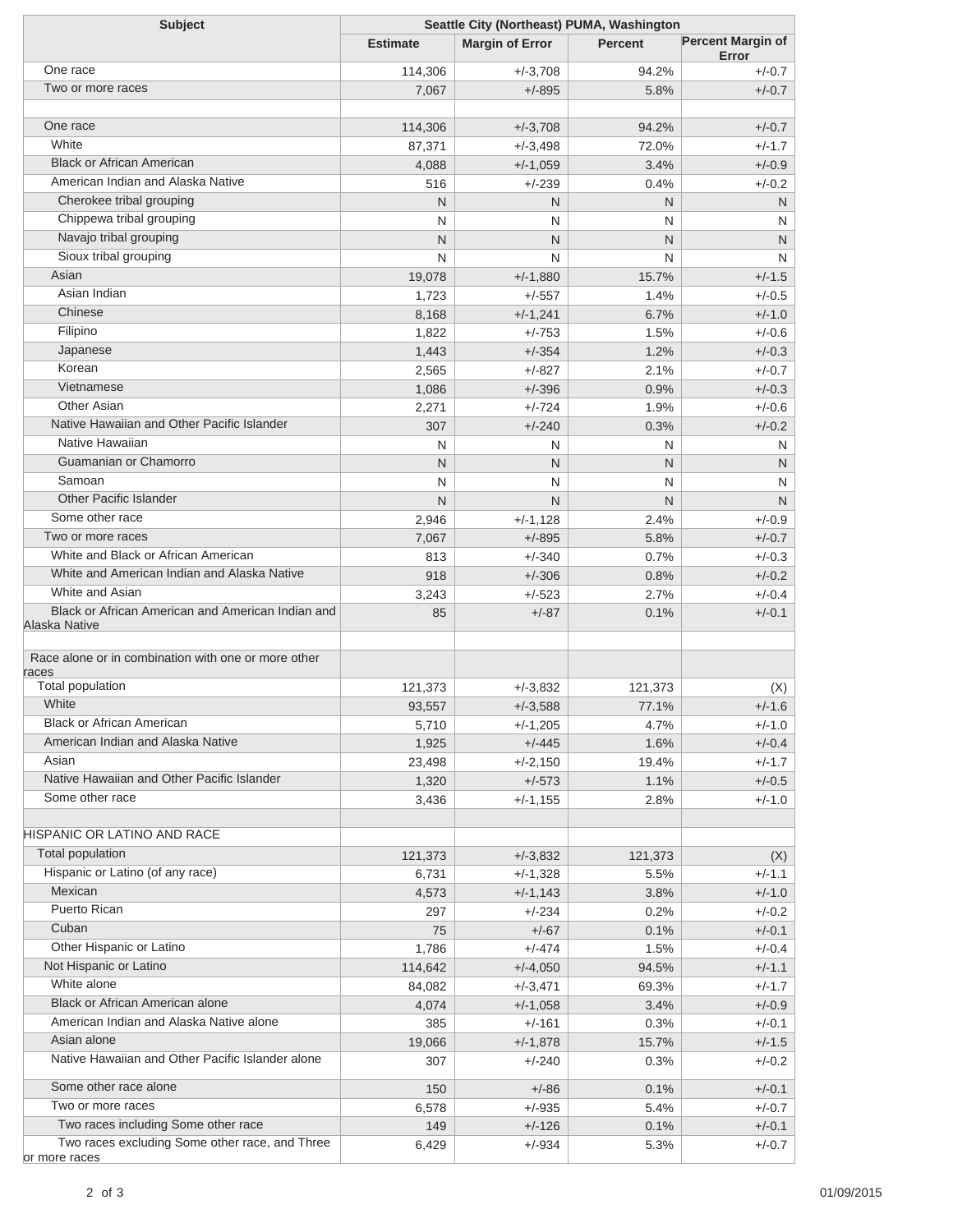| <b>Subject</b>      | Seattle City (Northeast) PUMA, Washington |                        |                |                                   |
|---------------------|-------------------------------------------|------------------------|----------------|-----------------------------------|
|                     | <b>Estimate</b>                           | <b>Margin of Error</b> | <b>Percent</b> | <b>Percent Margin of</b><br>Error |
|                     |                                           |                        |                |                                   |
| Total housing units | 51.801                                    | $+/-1.328$             | (X)            | X)                                |

For more information on understanding race and Hispanic origin data, please see the Census 2010 Brief entitled, Overview of Race and Hispanic Origin: 2010, issued March 2011. (pdf format)

While the 2011-2013 American Community Survey (ACS) data generally reflect the February 2013 Office of Management and Budget (OMB) definitions of metropolitan and micropolitan statistical areas; in certain instances the names, codes, and boundaries of the principal cities shown in ACS tables may differ from the OMB definitions due to differences in the effective dates of the geographic entities.

Estimates of urban and rural population, housing units, and characteristics reflect boundaries of urban areas defined based on Census 2010 data. As a result, data for urban and rural areas from the ACS do not necessarily reflect the results of ongoing urbanization.

Source: U.S. Census Bureau, 2011-2013 3-Year American Community Survey

### Explanation of Symbols:

 1. An '\*\*' entry in the margin of error column indicates that either no sample observations or too few sample observations were available to compute a standard error and thus the margin of error. A statistical test is not appropriate.

 2. An '-' entry in the estimate column indicates that either no sample observations or too few sample observations were available to compute an estimate, or a ratio of medians cannot be calculated because one or both of the median estimates falls in the lowest interval or upper interval of an open-ended distribution.

3. An '-' following a median estimate means the median falls in the lowest interval of an open-ended distribution.

4. An '+' following a median estimate means the median falls in the upper interval of an open-ended distribution.

 5. An '\*\*\*' entry in the margin of error column indicates that the median falls in the lowest interval or upper interval of an open-ended distribution. A statistical test is not appropriate.

 6. An '\*\*\*\*\*' entry in the margin of error column indicates that the estimate is controlled. A statistical test for sampling variability is not appropriate. 7. An 'N' entry in the estimate and margin of error columns indicates that data for this geographic area cannot be displayed because the number of sample cases is too small.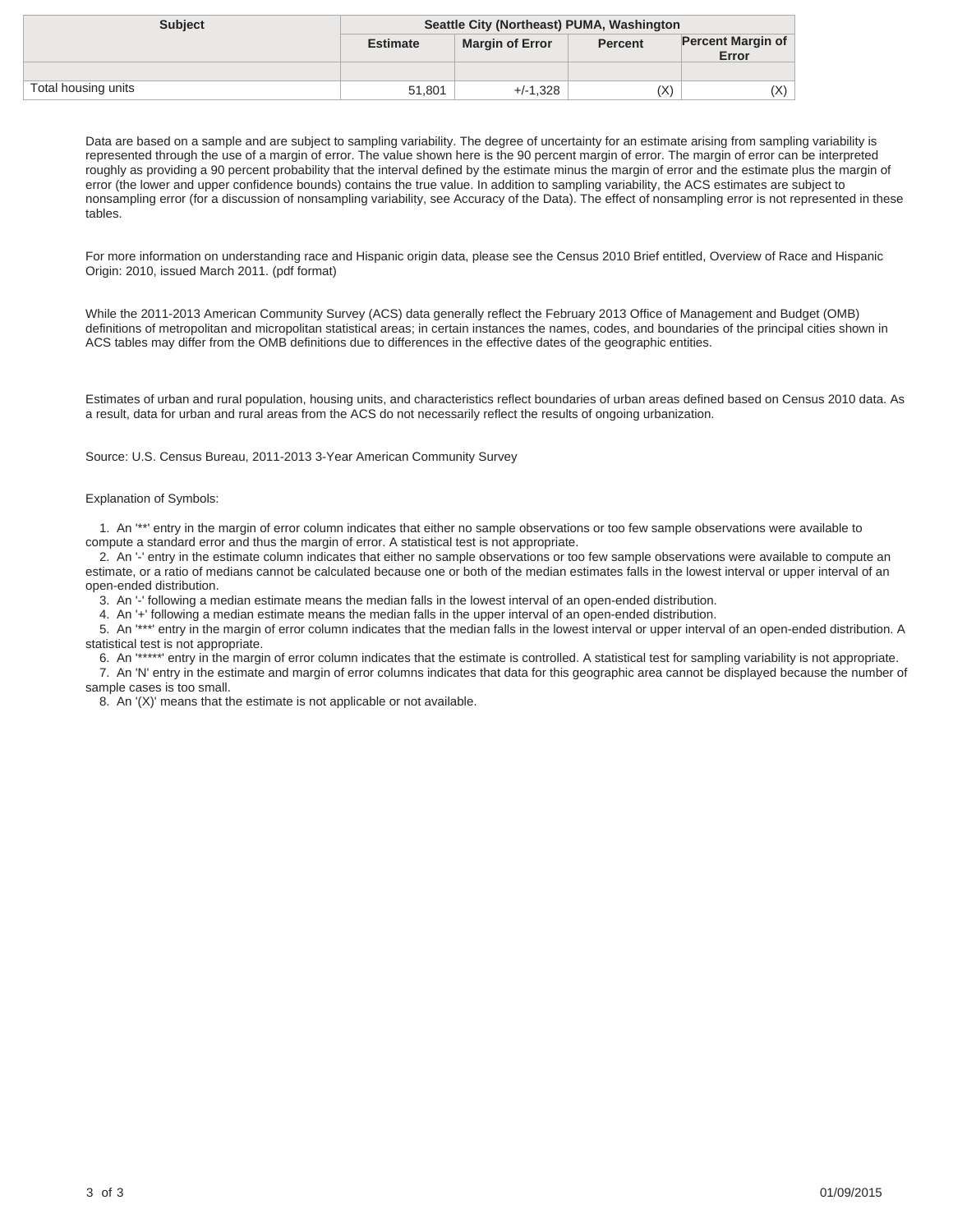# AMERICAN FactFinder

## DP05 | ACS DEMOGRAPHIC AND HOUSING ESTIMATES

## 2011-2013 American Community Survey 3-Year Estimates

Supporting documentation on code lists, subject definitions, data accuracy, and statistical testing can be found on the American Community Survey website in the Data and Documentation section.

Sample size and data quality measures (including coverage rates, allocation rates, and response rates) can be found on the American Community Survey website in the Methodology section.

| <b>Subject</b>          | Seattle City (Northwest) PUMA, Washington |                        |                |                            |
|-------------------------|-------------------------------------------|------------------------|----------------|----------------------------|
|                         | <b>Estimate</b>                           | <b>Margin of Error</b> | <b>Percent</b> | Percent Margin of<br>Error |
| <b>SEX AND AGE</b>      |                                           |                        |                |                            |
| <b>Total population</b> | 143,549                                   | $+/-3,846$             | 143,549        | (X)                        |
| Male                    | 70,851                                    | $+/-2,781$             | 49.4%          | $+/-1.1$                   |
| Female                  | 72,698                                    | $+/-2,044$             | 50.6%          | $+/-1.1$                   |
|                         |                                           |                        |                |                            |
| Under 5 years           | 8,535                                     | $+/-865$               | 5.9%           | $+/-0.6$                   |
| 5 to 9 years            | 5,717                                     | $+/-655$               | 4.0%           | $+/-0.4$                   |
| 10 to 14 years          | 5,088                                     | $+/-704$               | 3.5%           | $+/-0.5$                   |
| 15 to 19 years          | 3,915                                     | $+/-677$               | 2.7%           | $+/-0.5$                   |
| 20 to 24 years          | 9,525                                     | $+/-1,613$             | 6.6%           | $+/-1.1$                   |
| 25 to 34 years          | 36,913                                    | $+/-2,256$             | 25.7%          | $+/-1.4$                   |
| 35 to 44 years          | 23,565                                    | $+/-1,353$             | 16.4%          | $+/-0.9$                   |
| 45 to 54 years          | 17,293                                    | $+/-1,290$             | 12.0%          | $+/-0.9$                   |
| 55 to 59 years          | 9,006                                     | $+/-962$               | 6.3%           | $+/-0.7$                   |
| 60 to 64 years          | 8,094                                     | $+/-888$               | 5.6%           | $+/-0.6$                   |
| 65 to 74 years          | 8,781                                     | $+/-905$               | 6.1%           | $+/-0.6$                   |
| 75 to 84 years          | 4,633                                     | $+/-562$               | 3.2%           | $+/-0.4$                   |
| 85 years and over       | 2,484                                     | $+/-363$               | 1.7%           | $+/-0.3$                   |
| Median age (years)      | 35.7                                      | $+/-0.7$               | (X)            | (X)                        |
| 18 years and over       | 121,576                                   | $+/-3,326$             | 84.7%          | $+/-0.8$                   |
| 21 years and over       | 119,067                                   | $+/-3,131$             | 82.9%          | $+/-0.9$                   |
| 62 years and over       | 20,847                                    | $+/-1,282$             | 14.5%          | $+/-0.9$                   |
| 65 years and over       | 15,898                                    | $+/-1,024$             | 11.1%          | $+/-0.7$                   |
| 18 years and over       |                                           |                        |                |                            |
| Male                    | 121,576                                   | $+/-3,326$             | 121,576        | (X)                        |
| Female                  | 58,806                                    | $+/-2,460$             | 48.4%          | $+/-1.1$                   |
|                         | 62,770                                    | $+/-1,801$             | 51.6%          | $+/-1.1$                   |
| 65 years and over       | 15,898                                    | $+/-1,024$             | 15,898         | (X)                        |
| Male                    | 6,719                                     | $+/-652$               | 42.3%          | $+/-2.7$                   |
| Female                  | 9,179                                     | $+/-679$               | 57.7%          | $+/-2.7$                   |
| <b>RACE</b>             |                                           |                        |                |                            |
| <b>Total population</b> | 143,549                                   | $+/-3,846$             | 143,549        | (X)                        |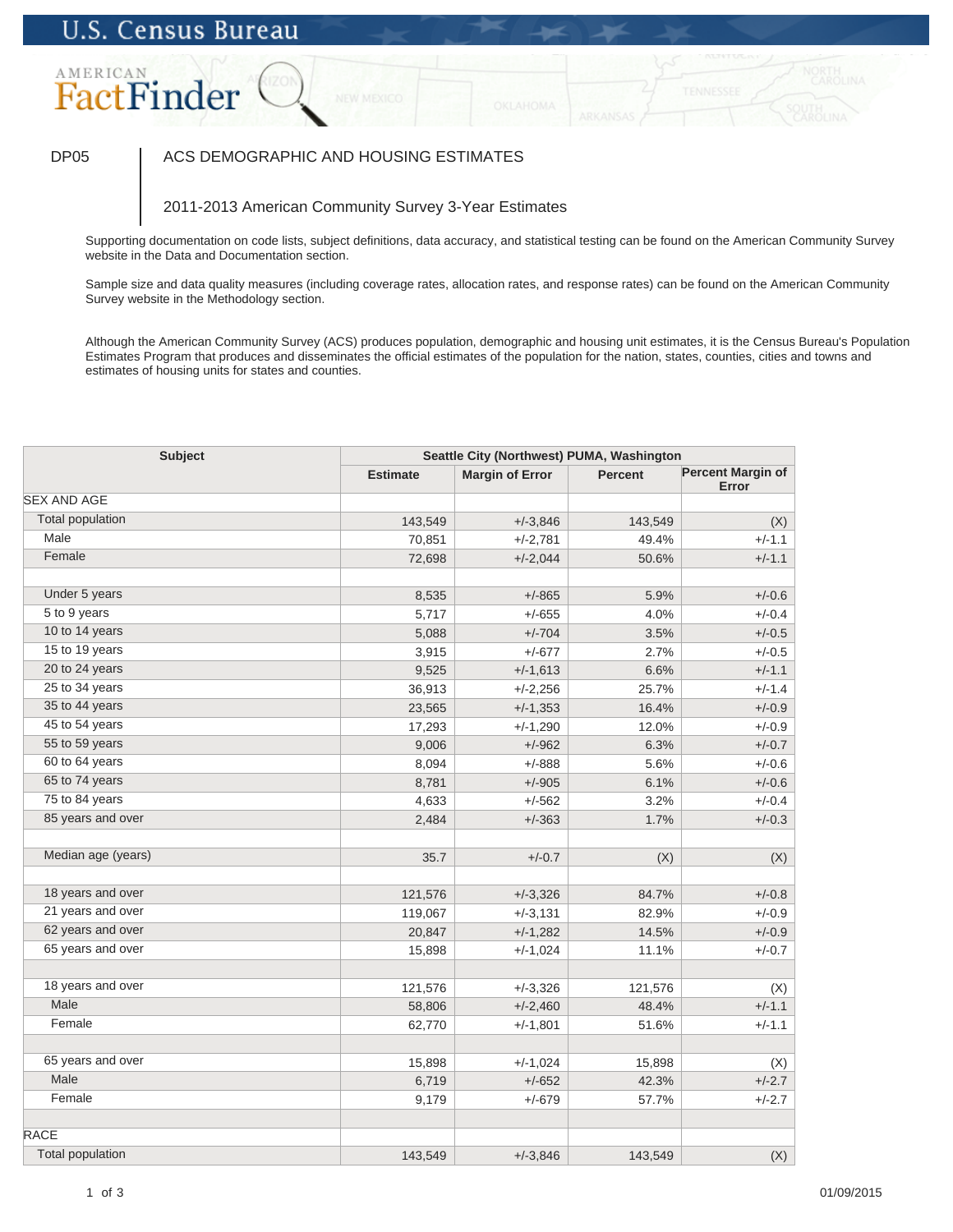| <b>Subject</b>                                      | Seattle City (Northwest) PUMA, Washington |                        |                |                                   |  |
|-----------------------------------------------------|-------------------------------------------|------------------------|----------------|-----------------------------------|--|
|                                                     | <b>Estimate</b>                           | <b>Margin of Error</b> | <b>Percent</b> | <b>Percent Margin of</b><br>Error |  |
| One race                                            | 136,014                                   | $+/-3,829$             | 94.8%          | $+/-0.8$                          |  |
| Two or more races                                   | 7,535                                     | $+/-1,162$             | 5.2%           | $+/-0.8$                          |  |
|                                                     |                                           |                        |                |                                   |  |
| One race                                            | 136,014                                   | $+/-3,829$             | 94.8%          | $+/-0.8$                          |  |
| White                                               | 118,507                                   | $+/-3,179$             | 82.6%          | $+/-1.3$                          |  |
| <b>Black or African American</b>                    | 3,965                                     | $+/-1,162$             | 2.8%           | $+/-0.8$                          |  |
| American Indian and Alaska Native                   | 604                                       | $+/-270$               | 0.4%           | $+/-0.2$                          |  |
| Cherokee tribal grouping                            | N                                         | N                      | N              | N                                 |  |
| Chippewa tribal grouping                            | N                                         | N                      | N              | N                                 |  |
| Navajo tribal grouping                              | N                                         | N                      | N              | N                                 |  |
| Sioux tribal grouping                               | N                                         | N                      | N              | N                                 |  |
| Asian                                               | 10,968                                    | $+/-1,486$             | 7.6%           | $+/-1.0$                          |  |
| Asian Indian                                        | 787                                       | $+/-414$               | 0.5%           | $+/-0.3$                          |  |
| Chinese                                             | 2,949                                     | $+/-772$               | 2.1%           | $+/-0.5$                          |  |
| Filipino                                            | 1,634                                     | $+/-501$               | 1.1%           | $+/-0.4$                          |  |
| Japanese                                            | 1,946                                     | $+/-572$               | 1.4%           | $+/-0.4$                          |  |
| Korean                                              | 1,170                                     | $+/-584$               | 0.8%           | $+/-0.4$                          |  |
| Vietnamese                                          | 839                                       | $+/-460$               | 0.6%           | $+/-0.3$                          |  |
| <b>Other Asian</b>                                  | 1,643                                     | $+/-574$               | 1.1%           | $+/-0.4$                          |  |
| Native Hawaiian and Other Pacific Islander          | 187                                       | $+/-165$               | 0.1%           | $+/-0.1$                          |  |
| Native Hawaiian                                     | N                                         | N                      | N              | N                                 |  |
| Guamanian or Chamorro                               | N                                         | N                      | N              | N                                 |  |
| Samoan                                              | N                                         | N                      | N              | N                                 |  |
| <b>Other Pacific Islander</b>                       | N                                         | N.                     | N              | N                                 |  |
| Some other race                                     | 1,783                                     | $+/-556$               | 1.2%           | $+/-0.4$                          |  |
| Two or more races                                   | 7,535                                     | $+/-1,162$             | 5.2%           | $+/-0.8$                          |  |
| White and Black or African American                 | 975                                       | $+/-331$               | 0.7%           | $+/-0.2$                          |  |
| White and American Indian and Alaska Native         | 1,043                                     | $+/-443$               | 0.7%           | $+/-0.3$                          |  |
| White and Asian                                     | 2,982                                     | $+/-609$               | 2.1%           | $+/-0.4$                          |  |
| Black or African American and American Indian and   | 298                                       | $+/-340$               | 0.2%           | $+/-0.2$                          |  |
| Alaska Native                                       |                                           |                        |                |                                   |  |
| Race alone or in combination with one or more other |                                           |                        |                |                                   |  |
| races                                               |                                           |                        |                |                                   |  |
| Total population                                    | 143,549                                   | $+/-3,846$             | 143,549        | (X)                               |  |
| White                                               | 125,188                                   | $+/-3,364$             | 87.2%          | $+/-1.3$                          |  |
| <b>Black or African American</b>                    | 5,806                                     | $+/-1,317$             | 4.0%           | $+/-0.9$                          |  |
| American Indian and Alaska Native                   | 2,586                                     | $+/-680$               | 1.8%           | $+/-0.5$                          |  |
| Asian                                               | 15,001                                    | $+/-1,614$             | 10.5%          | $+/-1.0$                          |  |
| Native Hawaiian and Other Pacific Islander          | 630                                       | $+/-347$               | 0.4%           | $+/-0.2$                          |  |
| Some other race                                     | 2,738                                     | $+/-704$               | 1.9%           | $+/-0.5$                          |  |
| <b>HISPANIC OR LATINO AND RACE</b>                  |                                           |                        |                |                                   |  |
| Total population                                    | 143,549                                   | $+/-3,846$             | 143,549        | (X)                               |  |
| Hispanic or Latino (of any race)                    | 8,257                                     | $+/-1,365$             | 5.8%           | $+/-0.9$                          |  |
| Mexican                                             | 4,654                                     | $+/-1,292$             | 3.2%           | $+/-0.9$                          |  |
| <b>Puerto Rican</b>                                 | 243                                       | $+/-193$               | 0.2%           | $+/-0.1$                          |  |
| Cuban                                               | 195                                       | $+/-123$               | 0.1%           | $+/-0.1$                          |  |
| Other Hispanic or Latino                            | 3,165                                     | $+/-808$               | 2.2%           | $+/-0.6$                          |  |
| Not Hispanic or Latino                              | 135,292                                   | $+/-3,929$             | 94.2%          | $+/-0.9$                          |  |
| White alone                                         | 113,767                                   | $+/-3,260$             | 79.3%          | $+/-1.4$                          |  |
| Black or African American alone                     | 3,776                                     | $+/-1,129$             | 2.6%           | $+/-0.8$                          |  |
| American Indian and Alaska Native alone             | 469                                       | $+/-177$               | 0.3%           | $+/-0.1$                          |  |
| Asian alone                                         | 10,894                                    | $+/-1,479$             | 7.6%           | $+/-1.0$                          |  |
| Native Hawaiian and Other Pacific Islander alone    | 187                                       | $+/-165$               | 0.1%           | $+/-0.1$                          |  |
| Some other race alone                               | 79                                        | $+/-60$                | 0.1%           | $+/-0.1$                          |  |
| Two or more races                                   | 6,120                                     | $+/-944$               | 4.3%           | $+/-0.7$                          |  |
| Two races including Some other race                 | 102                                       | $+/-105$               | 0.1%           | $+/-0.1$                          |  |
| Two races excluding Some other race, and Three      | 6,018                                     | $+/-932$               | 4.2%           | $+/-0.6$                          |  |
| or more races                                       |                                           |                        |                |                                   |  |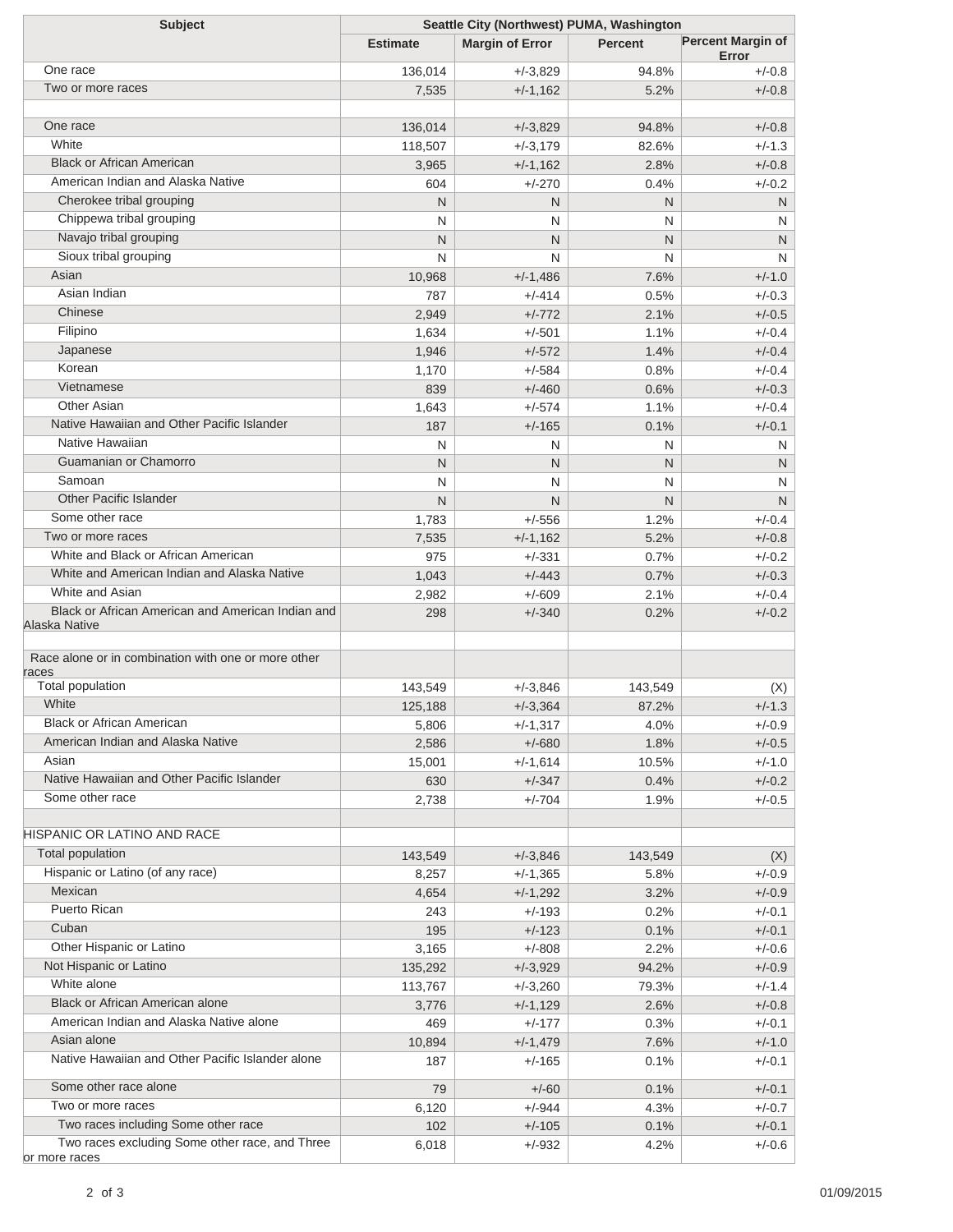| <b>Subject</b>      | Seattle City (Northwest) PUMA, Washington |                        |                |                                   |
|---------------------|-------------------------------------------|------------------------|----------------|-----------------------------------|
|                     | <b>Estimate</b>                           | <b>Margin of Error</b> | <b>Percent</b> | <b>Percent Margin of</b><br>Error |
|                     |                                           |                        |                |                                   |
| Total housing units | 71.447                                    | $+/-1.627$             | (X)            | X)                                |

For more information on understanding race and Hispanic origin data, please see the Census 2010 Brief entitled, Overview of Race and Hispanic Origin: 2010, issued March 2011. (pdf format)

While the 2011-2013 American Community Survey (ACS) data generally reflect the February 2013 Office of Management and Budget (OMB) definitions of metropolitan and micropolitan statistical areas; in certain instances the names, codes, and boundaries of the principal cities shown in ACS tables may differ from the OMB definitions due to differences in the effective dates of the geographic entities.

Estimates of urban and rural population, housing units, and characteristics reflect boundaries of urban areas defined based on Census 2010 data. As a result, data for urban and rural areas from the ACS do not necessarily reflect the results of ongoing urbanization.

Source: U.S. Census Bureau, 2011-2013 3-Year American Community Survey

### Explanation of Symbols:

 1. An '\*\*' entry in the margin of error column indicates that either no sample observations or too few sample observations were available to compute a standard error and thus the margin of error. A statistical test is not appropriate.

 2. An '-' entry in the estimate column indicates that either no sample observations or too few sample observations were available to compute an estimate, or a ratio of medians cannot be calculated because one or both of the median estimates falls in the lowest interval or upper interval of an open-ended distribution.

3. An '-' following a median estimate means the median falls in the lowest interval of an open-ended distribution.

4. An '+' following a median estimate means the median falls in the upper interval of an open-ended distribution.

 5. An '\*\*\*' entry in the margin of error column indicates that the median falls in the lowest interval or upper interval of an open-ended distribution. A statistical test is not appropriate.

 6. An '\*\*\*\*\*' entry in the margin of error column indicates that the estimate is controlled. A statistical test for sampling variability is not appropriate. 7. An 'N' entry in the estimate and margin of error columns indicates that data for this geographic area cannot be displayed because the number of sample cases is too small.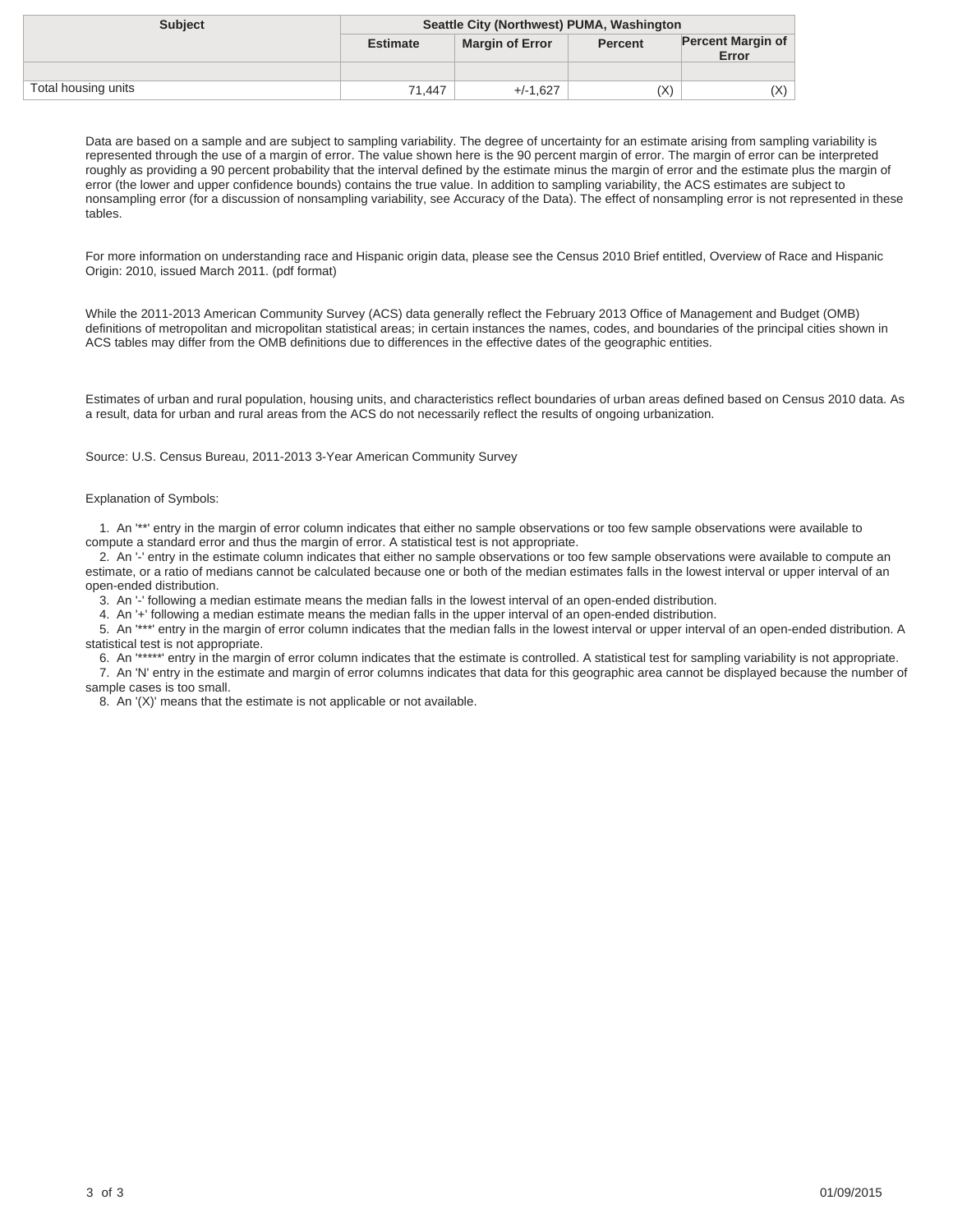# AMERICAN FactFinder

## DP05 | ACS DEMOGRAPHIC AND HOUSING ESTIMATES

### 2011-2013 American Community Survey 3-Year Estimates

Supporting documentation on code lists, subject definitions, data accuracy, and statistical testing can be found on the American Community Survey website in the Data and Documentation section.

Sample size and data quality measures (including coverage rates, allocation rates, and response rates) can be found on the American Community Survey website in the Methodology section.

| <b>Subject</b>          | Seattle City (Southeast)--Capitol Hill PUMA, Washington |                        |         |                                   |
|-------------------------|---------------------------------------------------------|------------------------|---------|-----------------------------------|
|                         | <b>Estimate</b>                                         | <b>Margin of Error</b> | Percent | <b>Percent Margin of</b><br>Error |
| <b>SEX AND AGE</b>      |                                                         |                        |         |                                   |
| <b>Total population</b> | 113,524                                                 | $+/-4,642$             | 113,524 | (X)                               |
| Male                    | 56,179                                                  | $+/-3,110$             | 49.5%   | $+/-1.3$                          |
| Female                  | 57,345                                                  | $+/-2,339$             | 50.5%   | $+/-1.3$                          |
|                         |                                                         |                        |         |                                   |
| Under 5 years           | 6,085                                                   | $+/-939$               | 5.4%    | $+/-0.7$                          |
| 5 to 9 years            | 5,483                                                   | $+/-849$               | 4.8%    | $+/-0.7$                          |
| 10 to 14 years          | 5,216                                                   | $+/-892$               | 4.6%    | $+/-0.7$                          |
| 15 to 19 years          | 5,475                                                   | $+/-770$               | 4.8%    | $+/-0.6$                          |
| 20 to 24 years          | 8,943                                                   | $+/-1,084$             | 7.9%    | $+/-0.9$                          |
| 25 to 34 years          | 21,581                                                  | $+/-1,949$             | 19.0%   | $+/-1.5$                          |
| 35 to 44 years          | 18,166                                                  | $+/-1,488$             | 16.0%   | $+/-1.2$                          |
| 45 to 54 years          | 15,270                                                  | $+/-1,517$             | 13.5%   | $+/-1.2$                          |
| 55 to 59 years          | 6,929                                                   | $+/-723$               | 6.1%    | $+/-0.6$                          |
| 60 to 64 years          | 6,560                                                   | $+/-727$               | 5.8%    | $+/-0.6$                          |
| 65 to 74 years          | 8,083                                                   | $+/-808$               | 7.1%    | $+/-0.8$                          |
| 75 to 84 years          | 3,776                                                   | $+/-492$               | 3.3%    | $+/-0.4$                          |
| 85 years and over       | 1,957                                                   | $+/-438$               | 1.7%    | $+/-0.4$                          |
| Median age (years)      | 37.2                                                    | $+/-1.0$               | (X)     | (X)                               |
| 18 years and over       | 93,708                                                  | $+/-3,493$             | 82.5%   | $+/-1.4$                          |
| 21 years and over       | 89,881                                                  | $+/-3,330$             | 79.2%   | $+/-1.5$                          |
| 62 years and over       | 17,702                                                  | $+/-1,149$             | 15.6%   | $+/-1.2$                          |
| 65 years and over       | 13,816                                                  | $+/-1,045$             | 12.2%   | $+/-1.0$                          |
| 18 years and over       | 93,708                                                  | $+/-3,493$             | 93,708  | (X)                               |
| Male                    | 46,273                                                  | $+/-2,549$             | 49.4%   | $+/-1.3$                          |
| Female                  | 47,435                                                  | $+/-1,612$             | 50.6%   | $+/-1.3$                          |
|                         |                                                         |                        |         |                                   |
| 65 years and over       | 13,816                                                  | $+/-1,045$             | 13,816  | (X)                               |
| Male                    | 5,792                                                   | $+/-602$               | 41.9%   | $+/-2.8$                          |
| Female                  | 8,024                                                   | $+/-704$               | 58.1%   | $+/-2.8$                          |
| <b>RACE</b>             |                                                         |                        |         |                                   |
| <b>Total population</b> | 113,524                                                 | $+/-4,642$             | 113,524 | (X)                               |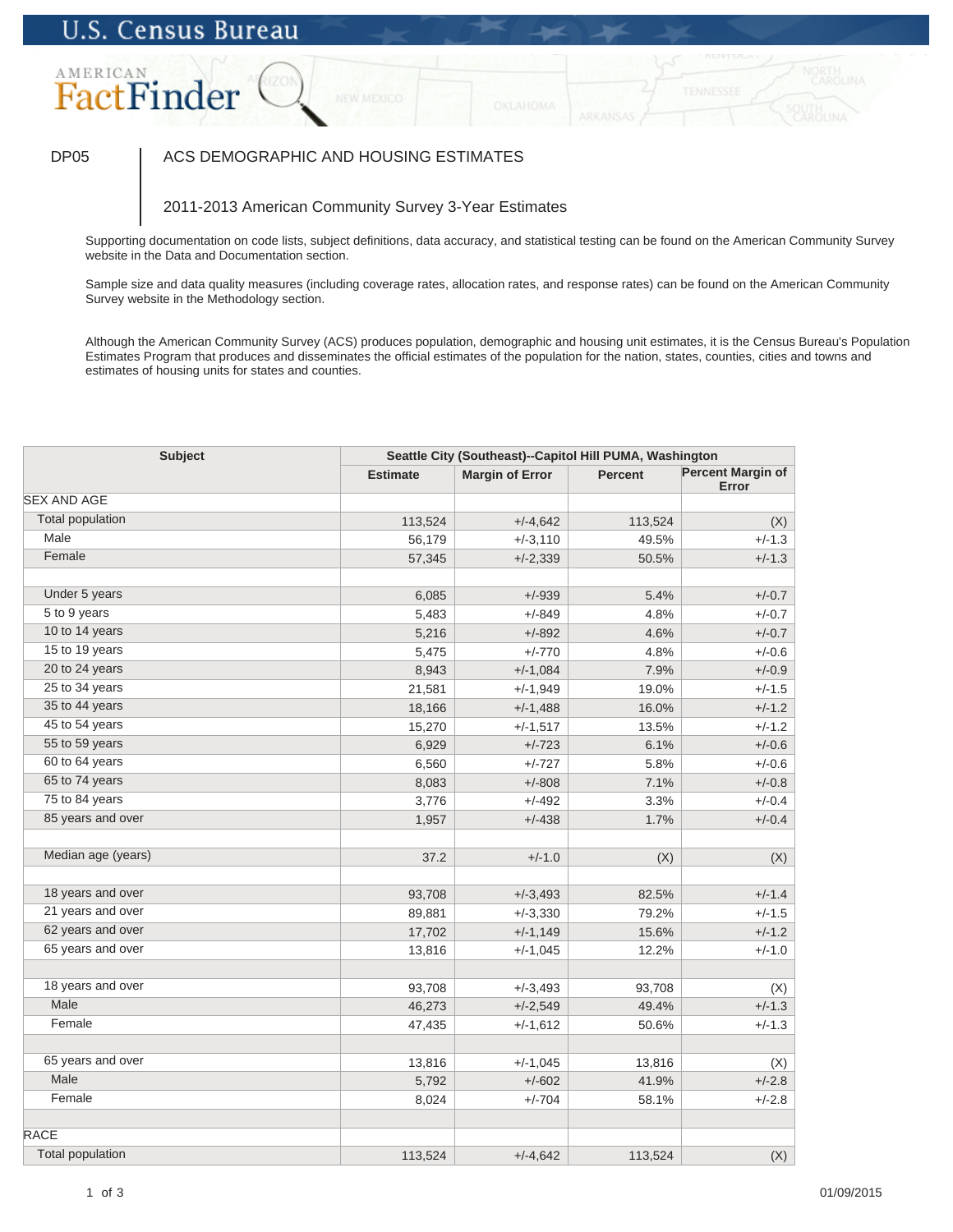| <b>Subject</b>                                                                        | Seattle City (Southeast)--Capitol Hill PUMA, Washington |                        |                |                                   |
|---------------------------------------------------------------------------------------|---------------------------------------------------------|------------------------|----------------|-----------------------------------|
|                                                                                       | <b>Estimate</b>                                         | <b>Margin of Error</b> | <b>Percent</b> | <b>Percent Margin of</b><br>Error |
| One race                                                                              | 106,295                                                 | $+/-4,595$             | 93.6%          | $+/-1.2$                          |
| Two or more races                                                                     | 7,229                                                   | $+/-1,346$             | 6.4%           | $+/-1.2$                          |
|                                                                                       |                                                         |                        |                |                                   |
| One race                                                                              | 106,295                                                 | $+/-4,595$             | 93.6%          | $+/-1.2$                          |
| White                                                                                 | 68,319                                                  | $+/-3,523$             | 60.2%          | $+/-2.1$                          |
| <b>Black or African American</b>                                                      | 16,598                                                  | $+/-2,120$             | 14.6%          | $+/-1.7$                          |
| American Indian and Alaska Native                                                     | 622                                                     | $+/-275$               | 0.5%           | $+/-0.2$                          |
| Cherokee tribal grouping                                                              | N                                                       | N                      | N              | N                                 |
| Chippewa tribal grouping                                                              | N                                                       | N                      | N              | N                                 |
| Navajo tribal grouping                                                                | N                                                       | N                      | N              | N                                 |
| Sioux tribal grouping                                                                 | N                                                       | N                      | N              | N                                 |
| Asian                                                                                 | 18,442                                                  | $+/-2,201$             | 16.2%          | $+/-1.8$                          |
| Asian Indian                                                                          | 1,170                                                   | $+/-527$               | 1.0%           | $+/-0.5$                          |
| Chinese                                                                               | 3,974                                                   | $+/-1,276$             | 3.5%           | $+/-1.1$                          |
| Filipino                                                                              | 3,388                                                   | $+/-975$               | 3.0%           | $+/-0.9$                          |
| Japanese                                                                              | 1,671                                                   | $+/-351$               | 1.5%           | $+/-0.3$                          |
| Korean                                                                                | 1,057                                                   | $+/-357$               | 0.9%           | $+/-0.3$                          |
| Vietnamese                                                                            | 4,141                                                   | $+/-1,353$             | 3.6%           | $+/-1.2$                          |
| Other Asian                                                                           | 3,041                                                   | $+/-1,033$             | 2.7%           | $+/-0.9$                          |
| Native Hawaiian and Other Pacific Islander                                            | 486                                                     | $+/-571$               | 0.4%           | $+/-0.5$                          |
| Native Hawaiian                                                                       | N                                                       | N                      | N              | N                                 |
| Guamanian or Chamorro                                                                 | N                                                       | N                      | N              | N                                 |
| Samoan                                                                                | N                                                       | N                      | N              | N                                 |
| <b>Other Pacific Islander</b>                                                         | N                                                       | N                      | N              | N                                 |
| Some other race                                                                       | 1,828                                                   | $+/-939$               | 1.6%           | $+/-0.8$                          |
| Two or more races                                                                     | 7,229                                                   | $+/-1,346$             | 6.4%           | $+/-1.2$                          |
| White and Black or African American                                                   | 1,194                                                   | $+/-386$               | 1.1%           | $+/-0.3$                          |
| White and American Indian and Alaska Native                                           | 1,209                                                   | $+/-694$               | 1.1%           | $+/-0.6$                          |
| White and Asian                                                                       | 2,256                                                   | $+/-531$               | 2.0%           | $+/-0.5$                          |
| Black or African American and American Indian and                                     | 445                                                     | $+/-311$               | 0.4%           | $+/-0.3$                          |
| Alaska Native                                                                         |                                                         |                        |                |                                   |
| Race alone or in combination with one or more other                                   |                                                         |                        |                |                                   |
| races                                                                                 |                                                         |                        |                |                                   |
| Total population                                                                      | 113,524                                                 | $+/-4,642$             | 113,524        | (X)                               |
| White                                                                                 | 74,395                                                  | $+/-3.827$             | 65.5%          | $+/-2.3$                          |
| <b>Black or African American</b>                                                      | 19,928                                                  | $+/-2,376$             | 17.6%          | $+/-1.9$                          |
| American Indian and Alaska Native                                                     | 3,134                                                   | $+/-1,101$             | 2.8%           | $+/-1.0$                          |
| Asian                                                                                 | 21,510                                                  | $+/-2,251$             | 18.9%          | $+/-1.9$                          |
| Native Hawaiian and Other Pacific Islander<br>Some other race                         | 934                                                     | $+/-679$               | 0.8%           | $+/-0.6$                          |
|                                                                                       | 2,192                                                   | $+/-982$               | 1.9%           | $+/-0.9$                          |
| HISPANIC OR LATINO AND RACE                                                           |                                                         |                        |                |                                   |
| Total population                                                                      | 113,524                                                 | $+/-4,642$             | 113,524        | (X)                               |
| Hispanic or Latino (of any race)                                                      | 9,885                                                   | $+/-1,953$             | 8.7%           | $+/-1.6$                          |
| Mexican                                                                               | 6,135                                                   | $+/-1,745$             | 5.4%           | $+/-1.5$                          |
| <b>Puerto Rican</b>                                                                   | 841                                                     | $+/-395$               | 0.7%           | $+/-0.3$                          |
| Cuban                                                                                 | 177                                                     | $+/-172$               | 0.2%           | $+/-0.2$                          |
| Other Hispanic or Latino                                                              | 2,732                                                   | $+/-836$               | 2.4%           | $+/-0.7$                          |
| Not Hispanic or Latino                                                                | 103,639                                                 | $+/-4,048$             | 91.3%          | $+/-1.6$                          |
| White alone                                                                           | 62,168                                                  | $+/-2,889$             | 54.8%          | $+/-2.1$                          |
| <b>Black or African American alone</b>                                                | 16,092                                                  | $+/-2,037$             | 14.2%          | $+/-1.6$                          |
| American Indian and Alaska Native alone                                               | 382                                                     | $+/-181$               | 0.3%           | $+/-0.2$                          |
| Asian alone                                                                           | 18,368                                                  | $+/-2,197$             | 16.2%          | $+/-1.8$                          |
| Native Hawaiian and Other Pacific Islander alone                                      | 486                                                     | $+/-571$               | 0.4%           | $+/-0.5$                          |
|                                                                                       |                                                         |                        |                |                                   |
| Some other race alone                                                                 | 85                                                      | $+/-87$                | 0.1%           | $+/-0.1$                          |
| Two or more races                                                                     | 6,058                                                   | $+/-1,091$             | 5.3%           | $+/-0.9$                          |
| Two races including Some other race<br>Two races excluding Some other race, and Three | 27                                                      | $+/-45$                | 0.0%           | $+/-0.1$                          |
| or more races                                                                         | 6,031                                                   | $+/-1,101$             | 5.3%           | $+/-1.0$                          |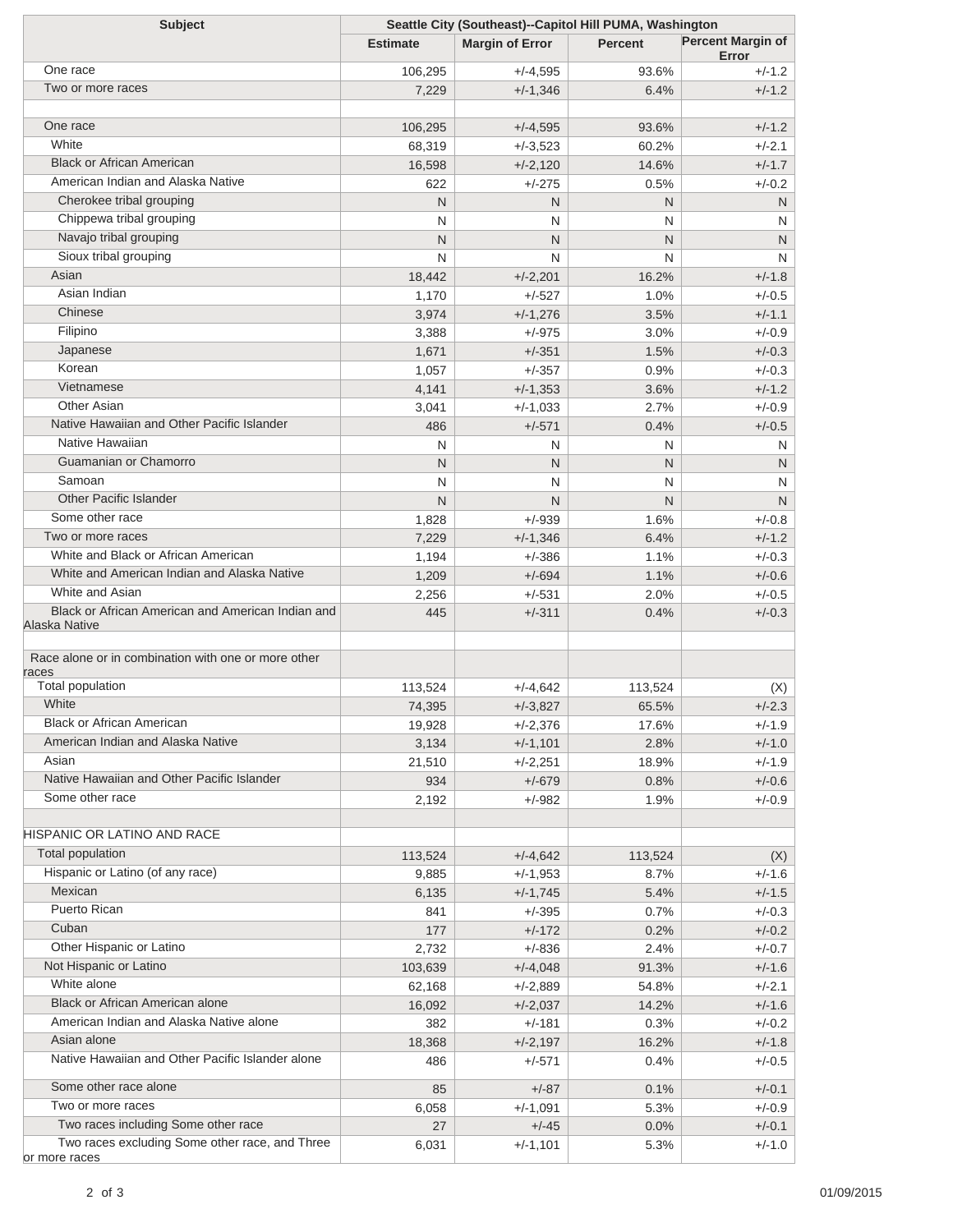| <b>Subject</b>      | Seattle City (Southeast)--Capitol Hill PUMA, Washington |                        |                |                                   |
|---------------------|---------------------------------------------------------|------------------------|----------------|-----------------------------------|
|                     | <b>Estimate</b>                                         | <b>Margin of Error</b> | <b>Percent</b> | <b>Percent Margin of</b><br>Error |
|                     |                                                         |                        |                |                                   |
| Total housing units | 50.850                                                  | $+/-1.418$             | (X)            | (X)                               |

For more information on understanding race and Hispanic origin data, please see the Census 2010 Brief entitled, Overview of Race and Hispanic Origin: 2010, issued March 2011. (pdf format)

While the 2011-2013 American Community Survey (ACS) data generally reflect the February 2013 Office of Management and Budget (OMB) definitions of metropolitan and micropolitan statistical areas; in certain instances the names, codes, and boundaries of the principal cities shown in ACS tables may differ from the OMB definitions due to differences in the effective dates of the geographic entities.

Estimates of urban and rural population, housing units, and characteristics reflect boundaries of urban areas defined based on Census 2010 data. As a result, data for urban and rural areas from the ACS do not necessarily reflect the results of ongoing urbanization.

Source: U.S. Census Bureau, 2011-2013 3-Year American Community Survey

### Explanation of Symbols:

 1. An '\*\*' entry in the margin of error column indicates that either no sample observations or too few sample observations were available to compute a standard error and thus the margin of error. A statistical test is not appropriate.

 2. An '-' entry in the estimate column indicates that either no sample observations or too few sample observations were available to compute an estimate, or a ratio of medians cannot be calculated because one or both of the median estimates falls in the lowest interval or upper interval of an open-ended distribution.

3. An '-' following a median estimate means the median falls in the lowest interval of an open-ended distribution.

4. An '+' following a median estimate means the median falls in the upper interval of an open-ended distribution.

 5. An '\*\*\*' entry in the margin of error column indicates that the median falls in the lowest interval or upper interval of an open-ended distribution. A statistical test is not appropriate.

 6. An '\*\*\*\*\*' entry in the margin of error column indicates that the estimate is controlled. A statistical test for sampling variability is not appropriate. 7. An 'N' entry in the estimate and margin of error columns indicates that data for this geographic area cannot be displayed because the number of sample cases is too small.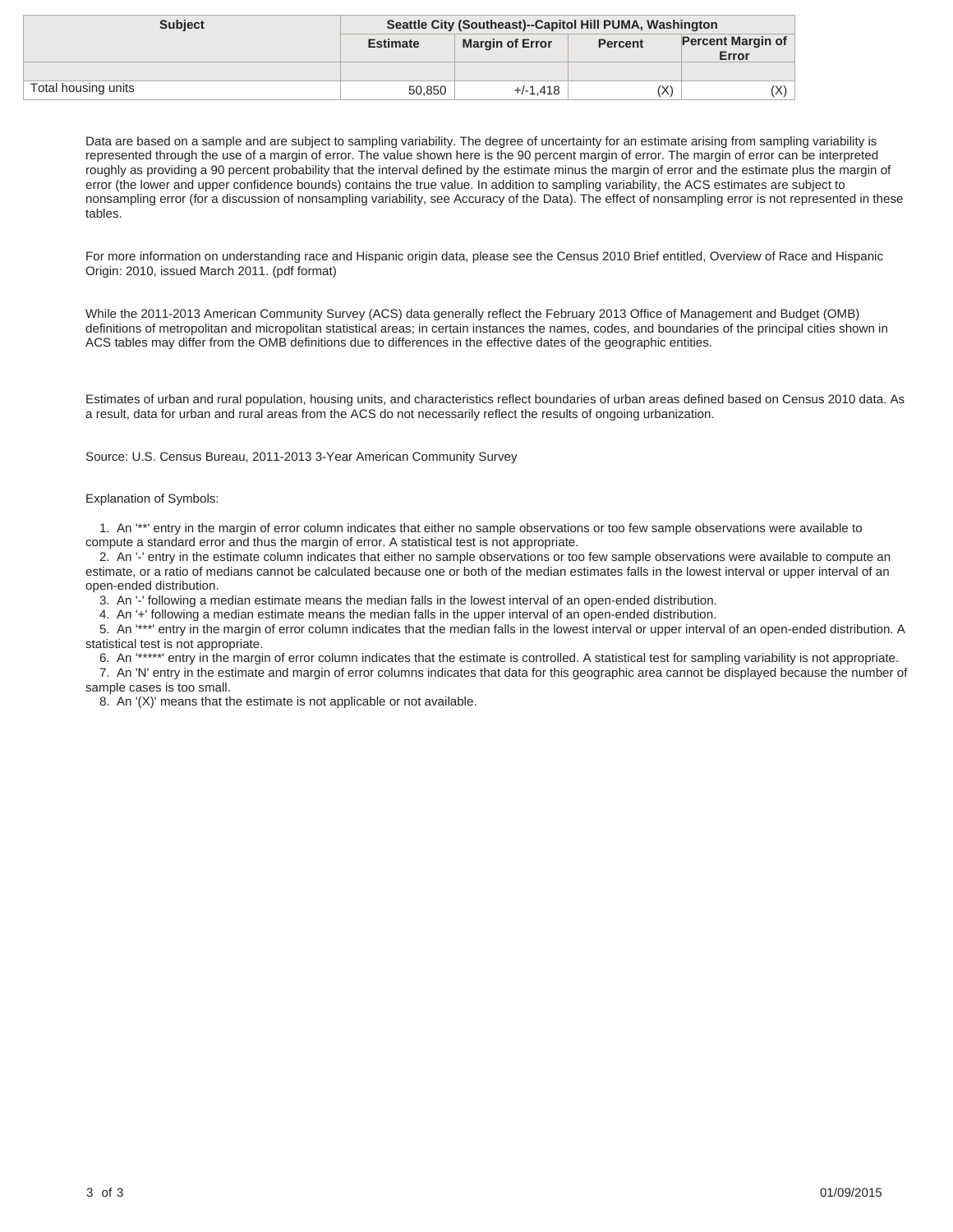# AMERICAN FactFinder

## DP05 | ACS DEMOGRAPHIC AND HOUSING ESTIMATES

## 2011-2013 American Community Survey 3-Year Estimates

Supporting documentation on code lists, subject definitions, data accuracy, and statistical testing can be found on the American Community Survey website in the Data and Documentation section.

Sample size and data quality measures (including coverage rates, allocation rates, and response rates) can be found on the American Community Survey website in the Methodology section.

| <b>Subject</b>          |                 | Seattle City (West)--Duwamish & Beacon Hill PUMA, Washington |                |                                   |  |
|-------------------------|-----------------|--------------------------------------------------------------|----------------|-----------------------------------|--|
|                         | <b>Estimate</b> | <b>Margin of Error</b>                                       | <b>Percent</b> | <b>Percent Margin of</b><br>Error |  |
| <b>SEX AND AGE</b>      |                 |                                                              |                |                                   |  |
| <b>Total population</b> | 131,922         | $+/-4,211$                                                   | 131,922        | (X)                               |  |
| Male                    | 64,785          | $+/-2,730$                                                   | 49.1%          | $+/-1.1$                          |  |
| Female                  | 67,137          | $+/-2,356$                                                   | 50.9%          | $+/-1.1$                          |  |
| Under 5 years           | 8,805           | $+/-950$                                                     | 6.7%           | $+/-0.7$                          |  |
| 5 to 9 years            | 8,491           | $+/-1,140$                                                   | 6.4%           | $+/-0.8$                          |  |
| 10 to 14 years          | 7,380           | $+/-873$                                                     | 5.6%           | $+/-0.6$                          |  |
| 15 to 19 years          | 5,660           | $+/-666$                                                     | 4.3%           | $+/-0.5$                          |  |
| 20 to 24 years          | 6,320           | $+/-888$                                                     | 4.8%           | $+/-0.7$                          |  |
| 25 to 34 years          | 21,868          | $+/-1,616$                                                   | 16.6%          | $+/-1.0$                          |  |
| 35 to 44 years          | 22,038          | $+/-1,404$                                                   | 16.7%          | $+/-1.0$                          |  |
| 45 to 54 years          | 20,130          | $+/-1,381$                                                   | 15.3%          | $+/-0.9$                          |  |
| 55 to 59 years          | 8,156           | $+/-861$                                                     | 6.2%           | $+/-0.6$                          |  |
| 60 to 64 years          | 8,162           | $+/-695$                                                     | 6.2%           | $+/-0.5$                          |  |
| 65 to 74 years          | 7,980           | $+/-767$                                                     | 6.0%           | $+/-0.6$                          |  |
| 75 to 84 years          | 4,412           | $+/-618$                                                     | 3.3%           | $+/-0.5$                          |  |
| 85 years and over       | 2,520           | $+/-418$                                                     | 1.9%           | $+/-0.3$                          |  |
|                         |                 |                                                              |                |                                   |  |
| Median age (years)      | 38.4            | $+/-0.8$                                                     | (X)            | (X)                               |  |
| 18 years and over       | 103,956         | $+/-3,132$                                                   | 78.8%          | $+/-1.1$                          |  |
| 21 years and over       | 100,608         | $+/-3,058$                                                   | 76.3%          | $+/-1.1$                          |  |
| 62 years and over       | 19,427          | $+/-1,211$                                                   | 14.7%          | $+/-1.0$                          |  |
| 65 years and over       | 14,912          | $+/-1,116$                                                   | 11.3%          | $+/-0.9$                          |  |
|                         |                 |                                                              |                |                                   |  |
| 18 years and over       | 103,956         | $+/-3,132$                                                   | 103,956        | (X)                               |  |
| Male                    | 50,370          | $+/-2,076$                                                   | 48.5%          | $+/-1.1$                          |  |
| Female                  | 53,586          | $+/-1,740$                                                   | 51.5%          | $+/-1.1$                          |  |
| 65 years and over       | 14,912          | $+/-1,116$                                                   | 14,912         | (X)                               |  |
| Male                    | 6,114           | $+/-645$                                                     | 41.0%          | $+/-2.7$                          |  |
| Female                  | 8,798           | $+/-739$                                                     | 59.0%          | $+/-2.7$                          |  |
| <b>RACE</b>             |                 |                                                              |                |                                   |  |
| <b>Total population</b> | 131,922         | $+/-4,211$                                                   | 131,922        | (X)                               |  |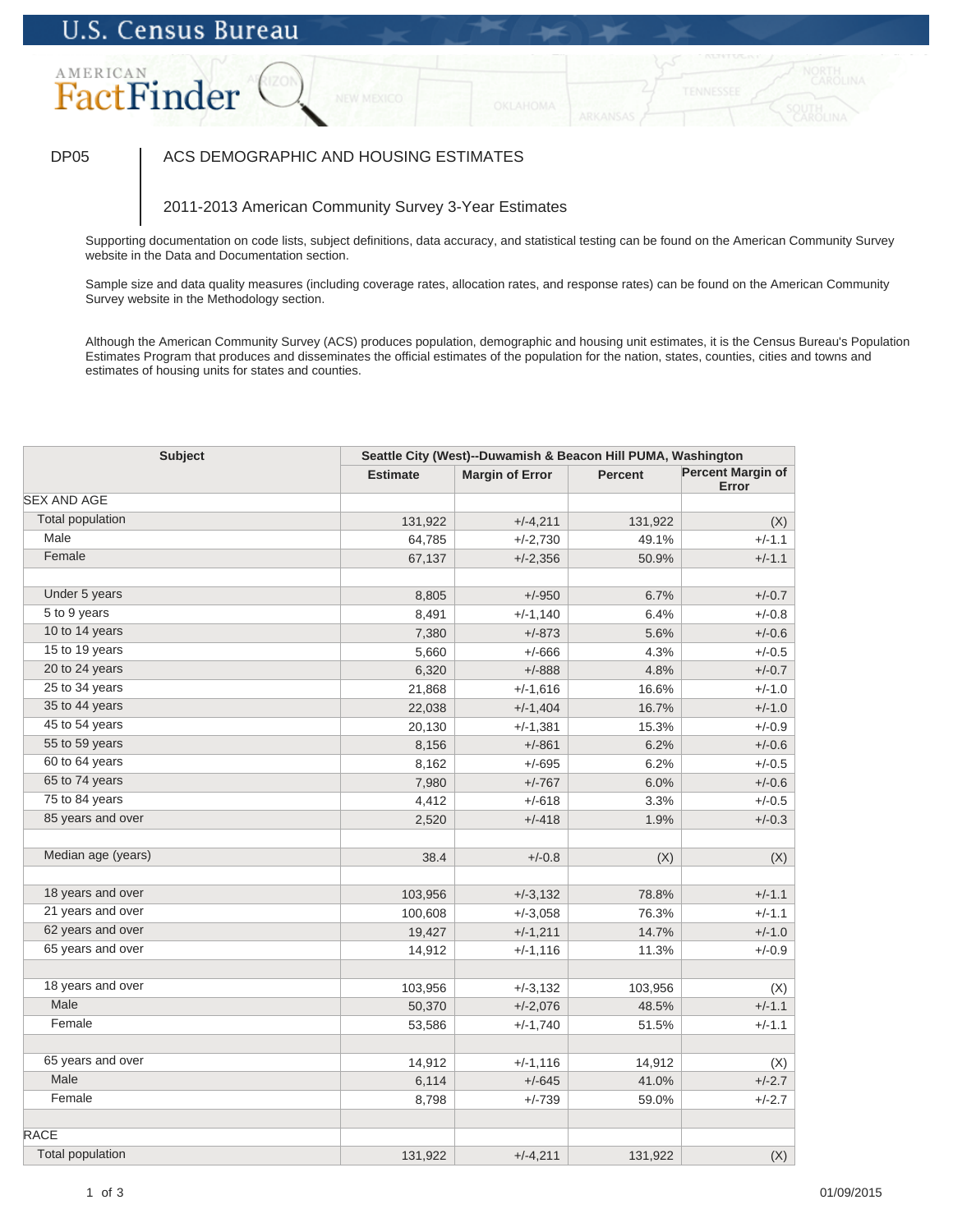| <b>Subject</b>                                      | Seattle City (West)--Duwamish & Beacon Hill PUMA, Washington |                        |                |                                   |
|-----------------------------------------------------|--------------------------------------------------------------|------------------------|----------------|-----------------------------------|
|                                                     | <b>Estimate</b>                                              | <b>Margin of Error</b> | <b>Percent</b> | <b>Percent Margin of</b><br>Error |
| One race                                            | 124,110                                                      | $+/-4,278$             | 94.1%          | $+/-1.0$                          |
| Two or more races                                   | 7,812                                                        | $+/-1,302$             | 5.9%           | $+/-1.0$                          |
|                                                     |                                                              |                        |                |                                   |
| One race                                            | 124,110                                                      | $+/-4,278$             | 94.1%          | $+/-1.0$                          |
| White                                               | 77,082                                                       | $+/-3,012$             | 58.4%          | $+/-1.9$                          |
| <b>Black or African American</b>                    | 16,082                                                       | $+/-2,140$             | 12.2%          | $+/-1.5$                          |
| American Indian and Alaska Native                   | 1,420                                                        | $+/-616$               | 1.1%           | $+/-0.5$                          |
| Cherokee tribal grouping                            | N                                                            | N.                     | N              | N                                 |
| Chippewa tribal grouping                            | N                                                            | N                      | N              | N                                 |
| Navajo tribal grouping                              | N                                                            | N.                     | N              | N                                 |
| Sioux tribal grouping                               | N                                                            | N                      | N              | N                                 |
| Asian                                               | 26,139                                                       | $+/-2,143$             | 19.8%          | $+/-1.3$                          |
| Asian Indian                                        | 150                                                          | $+/-127$               | 0.1%           | $+/-0.1$                          |
| Chinese                                             | 10,015                                                       | $+/-1,415$             | 7.6%           | $+/-1.0$                          |
| Filipino                                            | 4,771                                                        | $+/-1,173$             | 3.6%           | $+/-0.9$                          |
| Japanese                                            | 1,826                                                        | $+/-445$               | 1.4%           | $+/-0.3$                          |
| Korean                                              | 864                                                          | $+/-403$               | 0.7%           | $+/-0.3$                          |
| Vietnamese                                          | 6,065                                                        | $+/-1,353$             | 4.6%           | $+/-1.0$                          |
| Other Asian                                         | 2,448                                                        | $+/-666$               | 1.9%           | $+/-0.5$                          |
| Native Hawaiian and Other Pacific Islander          | 804                                                          | $+/-500$               | 0.6%           | $+/-0.4$                          |
| Native Hawaiian                                     | N                                                            | N                      | N              | N                                 |
| Guamanian or Chamorro                               | N                                                            | N.                     | N              | N                                 |
| Samoan                                              | N                                                            | $\mathsf{N}$           | N              | N                                 |
| <b>Other Pacific Islander</b>                       | N                                                            | N.                     | N              | N                                 |
| Some other race                                     | 2,583                                                        | $+/-841$               | 2.0%           | $+/-0.6$                          |
| Two or more races                                   | 7,812                                                        | $+/-1,302$             | 5.9%           | $+/-1.0$                          |
| White and Black or African American                 | 1,272                                                        | $+/-440$               | 1.0%           | $+/-0.3$                          |
| White and American Indian and Alaska Native         | 1,409                                                        | $+/-526$               | 1.1%           | $+/-0.4$                          |
| White and Asian                                     | 2,605                                                        | $+/-582$               | 2.0%           | $+/-0.4$                          |
| Black or African American and American Indian and   | 297                                                          | $+/-216$               | 0.2%           | $+/-0.2$                          |
| Alaska Native                                       |                                                              |                        |                |                                   |
| Race alone or in combination with one or more other |                                                              |                        |                |                                   |
| races                                               |                                                              |                        |                |                                   |
| Total population                                    | 131,922                                                      | $+/-4,211$             | 131,922        | (X)                               |
| White                                               | 83,876                                                       | $+/-3,148$             | 63.6%          | $+/-2.0$                          |
| <b>Black or African American</b>                    | 18,626                                                       | $+/-2,115$             | 14.1%          | $+/-1.4$                          |
| American Indian and Alaska Native                   | 3,756                                                        | $+/-988$               | 2.8%           | $+/-0.7$                          |
| Asian                                               | 29,962                                                       | $+/-2,352$             | 22.7%          | $+/-1.5$                          |
| Native Hawaiian and Other Pacific Islander          | 1,868                                                        | $+/-773$               | 1.4%           | $+/-0.6$                          |
| Some other race                                     | 2,945                                                        | $+/-875$               | 2.2%           | $+/-0.7$                          |
|                                                     |                                                              |                        |                |                                   |
| HISPANIC OR LATINO AND RACE                         |                                                              |                        |                |                                   |
| Total population                                    | 131,922                                                      | $+/-4,211$             | 131,922        | (X)                               |
| Hispanic or Latino (of any race)                    | 11,703                                                       | $+/-1,934$             | 8.9%           | $+/-1.4$                          |
| Mexican                                             | 8,506                                                        | $+/-1,769$             | 6.4%           | $+/-1.3$                          |
| <b>Puerto Rican</b>                                 | 447                                                          | $+/-207$               | 0.3%           | $+/-0.2$                          |
| Cuban                                               | 470                                                          | $+/-438$               | 0.4%           | $+/-0.3$                          |
| Other Hispanic or Latino                            | 2,280                                                        | $+/-849$               | 1.7%           | $+/-0.6$                          |
| Not Hispanic or Latino                              | 120,219                                                      | $+/-4,196$             | 91.1%          | $+/-1.4$                          |
| White alone                                         | 69,741                                                       | $+/-2,626$             | 52.9%          | $+/-1.9$                          |
| Black or African American alone                     | 15,997                                                       | $+/-2,140$             | 12.1%          | $+/-1.5$                          |
| American Indian and Alaska Native alone             | 933                                                          | $+/-426$               | 0.7%           | $+/-0.3$                          |
| Asian alone                                         | 26,081                                                       | $+/-2,147$             | 19.8%          | $+/-1.3$                          |
| Native Hawaiian and Other Pacific Islander alone    | 804                                                          | $+/-500$               | 0.6%           | $+/-0.4$                          |
| Some other race alone                               | 108                                                          | $+/-82$                | 0.1%           | $+/-0.1$                          |
| Two or more races                                   | 6,555                                                        | $+/-1,039$             | 5.0%           | $+/-0.8$                          |
| Two races including Some other race                 | 56                                                           | $+/-56$                | 0.0%           | $+/-0.1$                          |
| Two races excluding Some other race, and Three      | 6,499                                                        | $+/-1,033$             | 4.9%           | $+/-0.8$                          |
| or more races                                       |                                                              |                        |                |                                   |